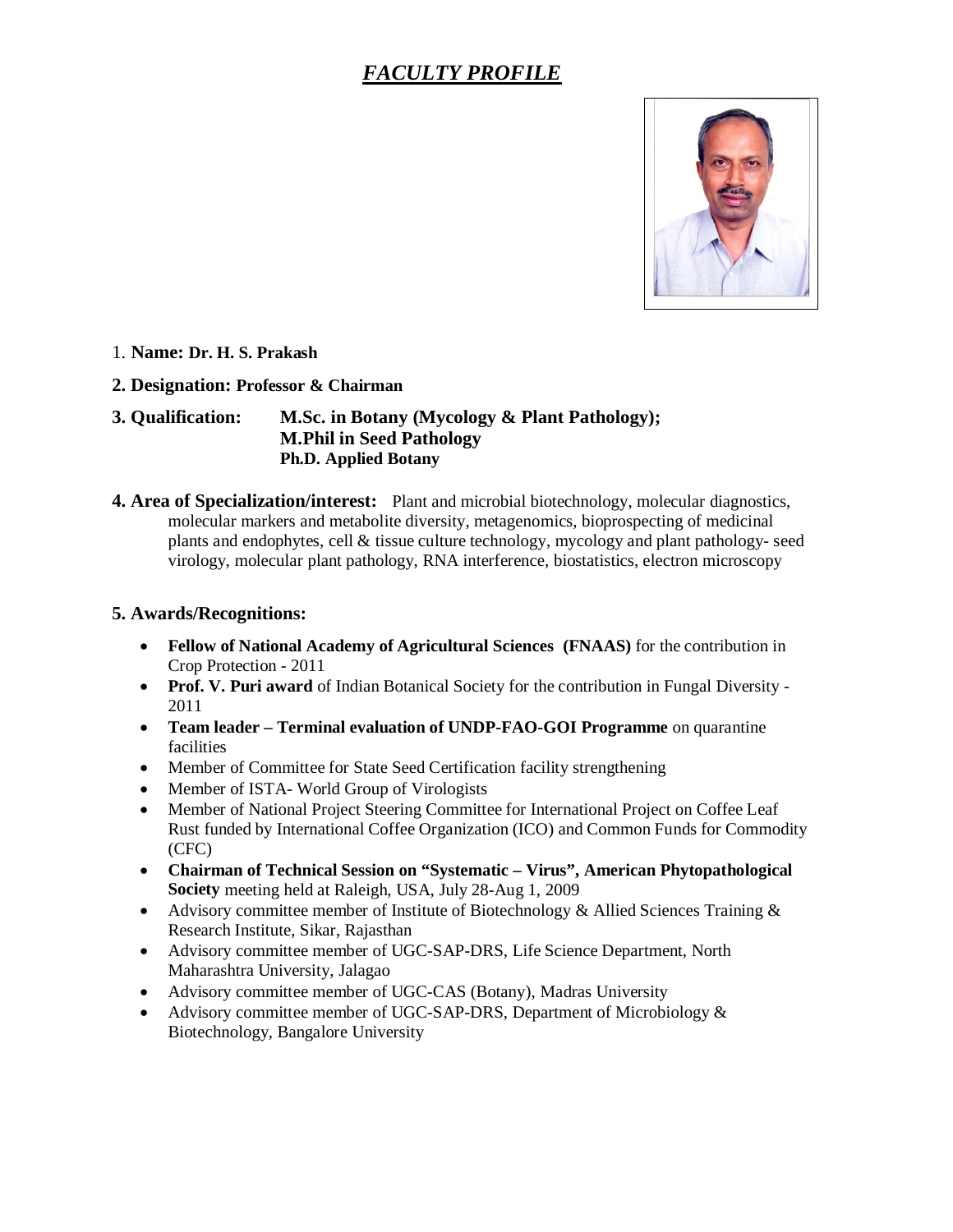# **6. Number of projects:**

## **i) Completed**

| Sl.            | Title of the project                                                                                                                       | <b>Funding</b>           | <b>Amount</b> | Year      |
|----------------|--------------------------------------------------------------------------------------------------------------------------------------------|--------------------------|---------------|-----------|
| No.            |                                                                                                                                            | <b>Agency</b>            | (Rs. in       | (From-To) |
|                |                                                                                                                                            |                          | lakhs)        |           |
| $\mathbf{1}$   | Creation of Seed Virology and Seed Bacteriology<br>research & training facilities (in charge of Virology)                                  | <b>DANIDA</b>            | 200           | 1992-1996 |
| $\overline{2}$ | Advanced research i.e. training in Seed science &<br>technology with special reference to Seed Pathology<br>- DRS (III Phase)              | <b>UGC</b>               | 35            | 1994-1999 |
| 3              | Advanced research i.e. training in Seed science &<br>technology with special reference to Seed Pathology<br>- DRS (III Phase Continuation) | <b>UGC</b>               | 55            | 2000-2005 |
| $\overline{4}$ | DST-FIST programme                                                                                                                         | <b>DST</b>               | 55            | 2003-2008 |
| $\overline{5}$ | Induction of Panama Wilt Resistance in 'Nanjangud<br>Rasabale' and elite banana cultivar using cell, tissue<br>and irradiation technology  | <b>DBT</b>               | 18            | 1999-2003 |
| 6              | Diagnostics and Development of Seed Certification<br>Protocols for Management of Seed Transmitted Viral<br>Diseases of Grain Legumes       | <b>ICAR-NATP</b>         | 30            | 2000-2004 |
| 7              | Plant Virus interaction and Newer strategies to control<br>Tobamoviruses in tomato and pepper                                              | <b>UGC</b>               | 5             | 2001-2004 |
| 8              | Host resistance screening against major seed borne<br>diseases of crop plants grown in Karnataka                                           | Advanta India Ltd        | 45            | 2002-2008 |
| 9              | Isolation of endophytic and nonculturable<br>microorganisma from medicinal tree species and<br>endothelin-receptor based screening system  | <b>DBT</b>               | 35            | 2003-2007 |
| 10             | Epidemiology and management of bacterial blight of<br>cotton                                                                               | Govt. of Karnataka       | 05            | 2003-2006 |
| 11             | Asian Centre for Training and Research in Seed Health<br>Testing and Seed-Borne Disease Management                                         | <b>DANIDA</b><br>Denmark | 450           | 2001-2011 |

# **ii) On-going**

| <b>Sl. No.</b> | Title of the project                                                       | <b>Funding</b> | <b>Amount</b> | Date of             | <b>Expected date</b>     |
|----------------|----------------------------------------------------------------------------|----------------|---------------|---------------------|--------------------------|
|                |                                                                            | Agency         | (Rs. in       | <b>Commencement</b> | of completion            |
|                |                                                                            |                | lakhs)        |                     |                          |
|                | DBT-HRD programme<br>on M. Sc.<br>Biotechnology                            | <b>DBT</b>     | 65            | 1999                | Plan period<br>programme |
| 2              | UGC-SAP-DSA                                                                | <b>UGC</b>     | 72.5          | 2007                | 2012                     |
| 3              | Characterization and<br>molecular diagnosis of<br>Tobacco streak ilarvirus | <b>UGC-MRP</b> | 5.30          | 2010                | 2013                     |

# **7. Number of Ph.D candidates successfully completed : 22 (12 in Biotechnology; 10 in**

# **: 22 (12 in Biotechnology; 10 in Applied Botany)**

## **8. Number of Ph.D candidates currently working : 08**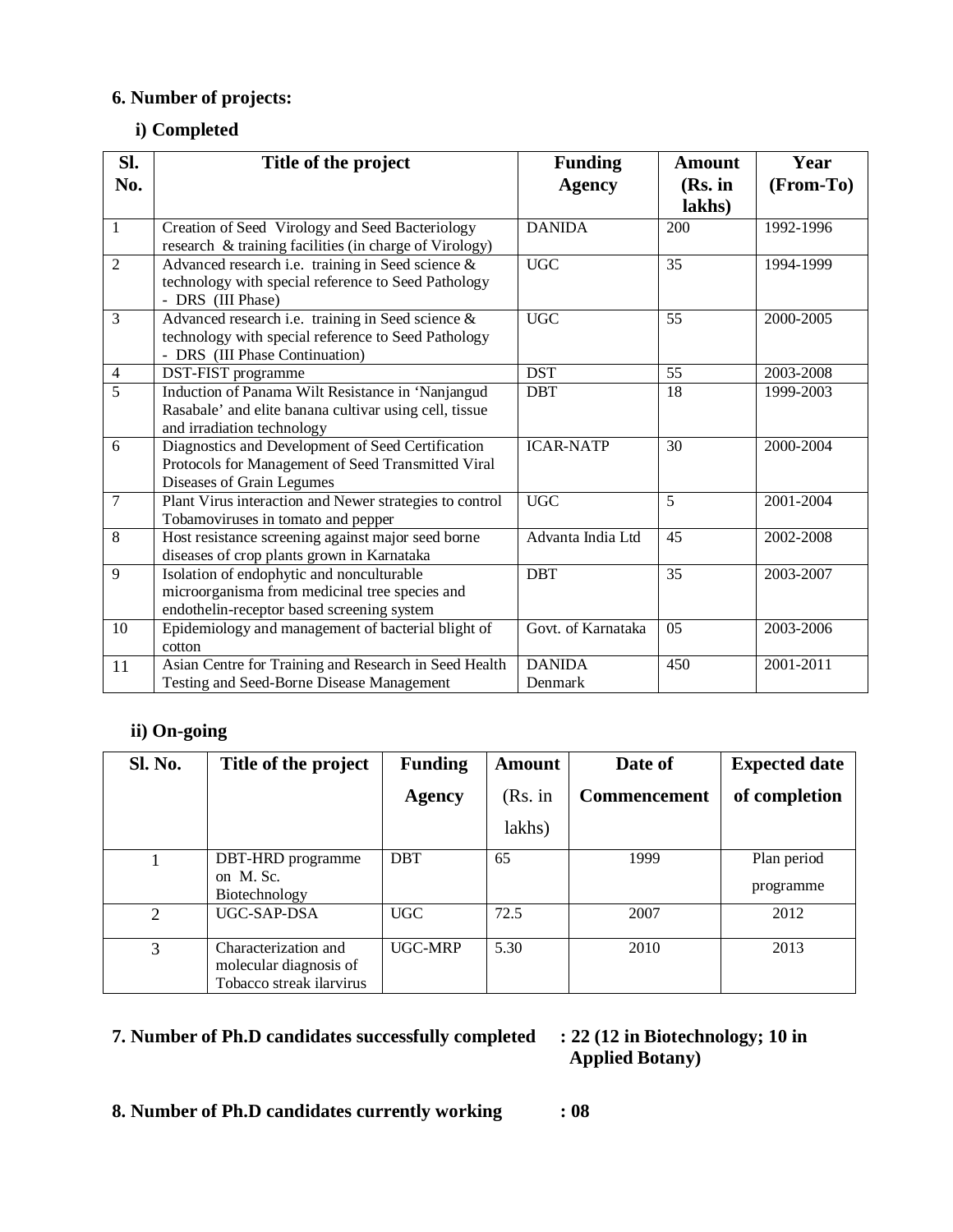## **9. Number of M.Phil candidates successfully completed :** 64

## **10. Number of M.Phil candidates currently working :01**

## **11. Publications:**

#### **i) Books**

- 1. Mortensen, C.N., **Prakash, H.S.** Udaya Shankar, A.C., Chandra Nayaka, S., and Maria Busch. .2008. Proceedings of "**Seed Health in Agriculture Development"** published by DSHC Denmark and ASsHC, UOM, Mysore.
- 2. Niranjana, S. R., **Prakash, H.S.** and Shekar Shetty .2008. **"Advances in Biotechnology for Plant Protection"** Published by University of Mysore, Mysore and Indian Society of Mycology and Plant Pathology.
- 3. Niranjana, S. R., **Prakash, H.S**. and Shekar Shetty. 2007. **"Molecular plant pathology and biotechnology for sustainable crop production"** Published by University of Mysore and Indian Phytopathological Society.
- 4. **Prakash, H. S.,** Niranjana, S. R. and Ramachandra Kini K.2004. **"Vistas in Applied Botany"** Published by Department of Studies in Applied Botany & Biotechnology, University of Mysore, Mysore.
- **5.** Shekar Shetty, H. and **Prakash, H.S**. 2004. Proceedings of **"Emerging trends in Applied Botany, Seed Science and Technology"** Published by Department of Studies in Applied Botany & Biotechnology, University of Mysore, Mysore.
- **6.** Shekar Shetty, H. and **Prakash, H.S**. 2004. Proceedings of **"Seed Science and Technology"**. Published by Department of Studies in Applied Botany & Biotechnology, University of Mysore, Mysore.
- 7. Shekar Shetty, H. and **Prakash, H.S.** 1996. Proceedings of National Seminar on **"Seed**  Pathology". Published by Department of Studies in Applied Botany & Biotechnology, University of Mysore, Mysore.
- 8. Shekar Shetty, H., Majumder, S.K. and **Prakash, H.S.** 1991. **"Biodeterioration, Culture Collections and aspects of Applied Mycology"** Published by Department of Studies in Applied Botany & Biotechnology, University of Mysore, Mysore.

#### **Technical bulletins**

- 1. A. C. Udayashankar, S. Chandra Nayaka, B. Archana, G. Anjana, S. R. Niranjana, **H.S. Prakash** and C.N. Mortensen. 2010. Leaf spot and blight of sunflower. Jointly published by Asian Seed Health Centre, Department of Studies in Biotechnology, University of Mysore, Mysore and Danish Seed Health Centre, Department of Plant Biology, University of Copenhagen, Denmark.
- 2. A. C. Udayashankar, S. Chandra Nayaka, B. Archana, S. R. Niranjana, **H.S. Prakash** and C.N. Mortensen. 2010. Brown spot of rice. Published by Asian Seed Health Centre, Department of Studies in Biotechnology, University of Mysore, Mysore and Danish Seed Health Centre, Department of Plant Biology, University of Copenhagen, Denmark.
- 3. A. C. Udayashankar, S. Chandra Nayaka, S. R. Niranjana, **H.S. Prakash**, C.N. Mortensen. Ole. S. Lund. 2010. Bean Common mosaic in french bean. Published by Asian Seed Health Centre, Department of Studies in Biotechnology, University of Mysore, Mysore and Danish Seed Health Centre, Department of Plant Biology, University of Copenhagen, Denmark.
- 4. S. Chandra Nayaka, A. C. Udayashankar, B. Archana, Niranjana, S.R., **H.S. Prakash** and C.N. Mortensen. 2010. Anthracnose disease of Chilli. Published by Asian Seed Health Centre, Department of Studies in Biotechnology, University of Mysore, Mysore and Danish Seed Health Centre, Department of Plant Biology, University of Copenhagen, Denmark.
- 5. S. Chandra Nayaka, A. C. Udayashankar, B. Archana, Niranjana, S.R., **H.S. Prakash** and C.N. Mortensen. 2010. Fruit rot of Brinjal. Published by Asian Seed Health Centre, Department of Studies in Biotechnology, University of Mysore, Mysore and Danish Seed Health Centre, Department of Plant Biology, University of Copenhagen, Denmark.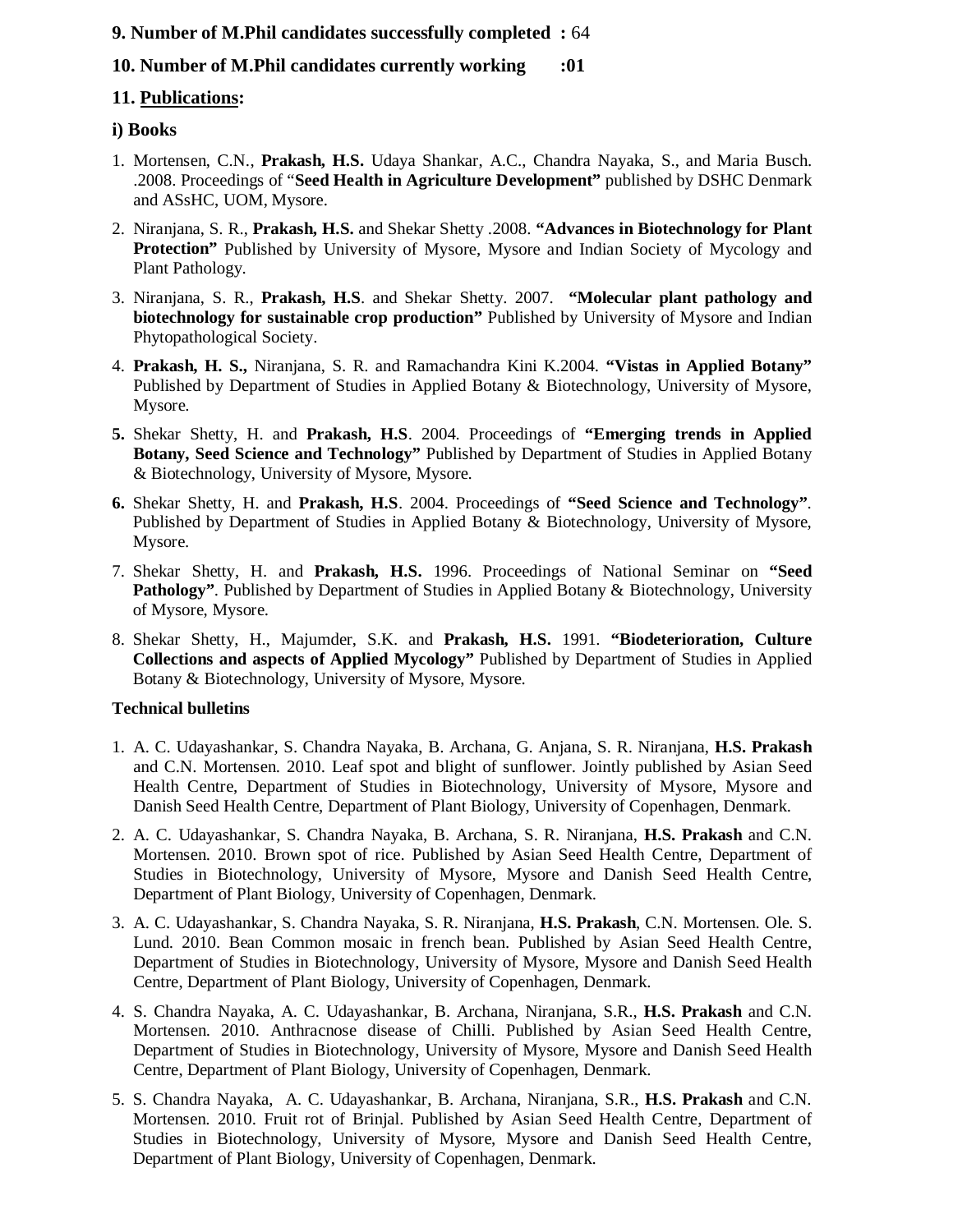- 6. S. Chandra Nayaka, A. C. Udayashankar, B. Archana, Niranjana, S.R., **H.S. Prakash** and C.N. Mortensen. 2010. Blast of rice. Published by Asian Seed Health Centre, Department of Studies in Biotechnology, University of Mysore, Mysore and Danish Seed Health Centre, Department of Plant Biology, University of Copenhagen, Denmark.
- 7. **Prakash, H.S**., Shetty, H.S., Mahadevamurthy S. and Mathur, S.B. 1995. Ergot disease of pearl millet. DOS in Applied Botany, University of Mysore and DGISP, Denmark

#### **Leaflets**

- 1. Udayashankar, A.C., Chandra Nayaka, S., Archana, B., Niranjana, S.R., **Prakash, H.S.** and C.N. Mortensen, C.N. 2010. Stack burn of rice. Jointly published by Asian Seed Health Centre, DOS in Biotechnology, UOM, Mysore & Danish Seed Health Centre, Department of Plant Biology, University of Copenhagen, Denmark.
- 2. Udayashankar, A.C., Chandra Nayaka, S., Niranjana, S.R., **Prakash, H.S.** and C.N. Mortensen, C.N.. 2010. *Tobacco mosaic virus* and *Tomato mosaic virus*. Published by ASHC, DOS in Biotechnology, UOM, Mysore & DSHC, Denmark.
- 3. Udayashankar, A.C., Chandra Nayaka, S., Archana, B., Niranjana, S.R., **Prakash, H.S.** and C.N. Mortensen, C.N.. 2010. Bacterial canker of tomato. Published by ASHC, DOS in Biotechnology, UOM, Mysore & DSHC, Denmark.
- 4. Chandra Nayaka, S., Udayashankar, A.C., Nandini, B.P., Niranjana, S.R., **Prakash, H.S.** and Mortensen, C.N. 2010. Early blight of tomato. Published by ASHC, DOS in Biotechnology, UOM, Mysore & DSHC, Denmark.
- 5. Chandra Nayaka, S., Udayashankar, A.C., Nandini, B.P., Niranjana, S.R., **Prakash, H.S.** and Mortensen, C.N. 2010. Fumonisins-A novel class of Mycotoxins. Detection, quantification  $\&$ control. Published by ASHC, DOS in Biotechnology, UOM, Mysore & DSHC, Denmark.
- 6. Hari Prasad, P., Chandra Nayaka, S., Udayashankar, A.C., Niranjana, S.R., **Prakash, H.S.** and Mortensen, C.N. 2010. Plant growth promoting rhizobacteria. Published by ASHC, DOS in Biotechnology, UOM, Mysore & DSHC, Denmark.

#### **Others:**

- 1. Prakash, H. S. and S. R. Niranjana. 'Indian laboratories and Seed Health Laboratory Specialists going for Global Standards' in India in Focus section of Asian Seed & Planting Material. APSA bulletin Vol.15 No.5, Oct/Nov. 2008. Pp.10-11.
- 2. Shetty, H.S. and **Prakash, H.S**. 1995. Courses in Seed Pathology offered by Department of Studies in Applied Botany, University of Mysore.

#### **ii) Articles in Journals**

#### **International: 62; National: 66; Total: 128**

#### **International Publications:**

- 1. Kesting, J.R., Olsen, L., Staerk, D., Tejesvi, M.V., Kini, K.R., Prakash, H.S., Jaroszewski, J.W. 2011. Production of unusual dispiro metabolites in Pestalotiopsis virgatula endophyte cultures: HPLC-SPE-NMR, Electronic Circular Dichroism, and time-dependent density-functional computation study. J. Natural Products (in press)
- 2. Ruma, K., Shailasree, S., Sampath, K.K., Niranjana, S.R. and **Prakash, H.S.** 2011. Diversity of fungal endophytes from two endemic tree species Artocarpus hirsutus Lam. And Vateria indica Linn. Of Western Ghats, India. World Journal of Agricultural Sciences 7(5): 577-582.
- 3. Geetha, N.P., Mahesh, M., Bettadaiah, B.K., Kini, R.K. and **Prakash, H.S**. 2011. HPLC method for determination of p-coumaric acid from the medicinal herb *Leptadinia reticulata*. Int. J. Res. Phytochem. Pharmacol. 1(3): 192-195.
- 4. Kumar, S., Udaya Shankar, A.C., Nayaka, S.C., Lund, O.S. and **Prakash, H.S.** 2011. Detection of *Tobacco mosaic virus* and *Tomato mosaic virus* in pepper and tomato by multiplex RT-PCR. Letters in Applied Microbiology 53: 359-363. (IF: 1.6).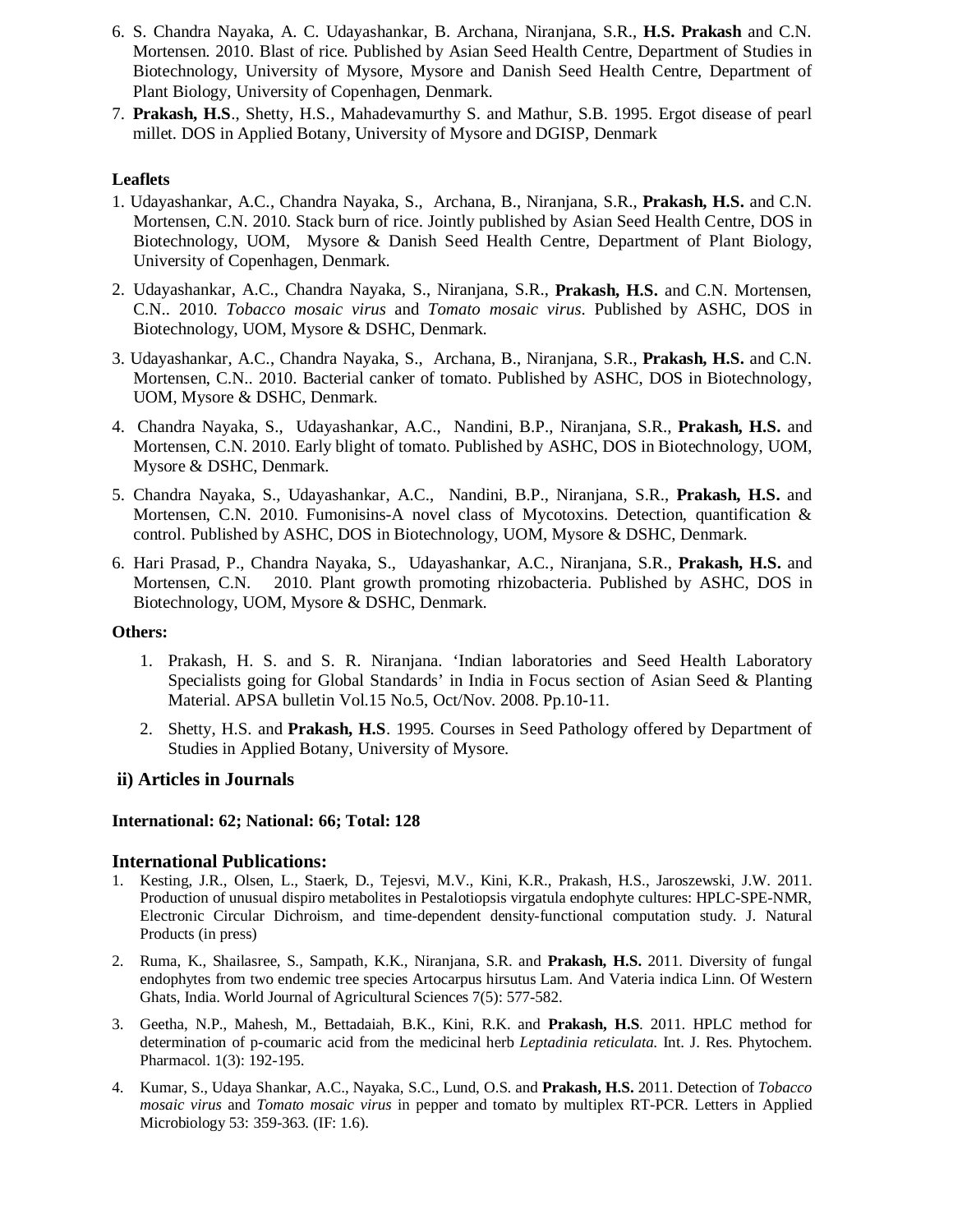- 5. Vinayarani, G., Madhusudhan, K.N., Deepak, S.A., Niranjana, S.R. and **Prakash, H.S**. 2011. Detection of mixed infection of tobamoviruses in tomato and bell pepper by using RT-PCR and Duplex RT-PCR. International Journal of Plant Pathology 2011: 1-7.
- 6. Madhusudhan, K.N., Vinayarani, G., Deepak, S.A., Niranjana, S.R., **Prakash, H.S**., Singh, G.P., Sinha, A.K. and Prasad, B.C. 2011. Antiviral activity of plants extracts and other inducers against tobamovirus infection in bell pepper and tomato plants. International Journal of Plant Pathology 2(1): 35-42.
- 7. Udayashankar, A.C., Chandra Nayaka, S., Niranjana, S.R., Ole S. Lund. and **Prakash, H.S.** 2011. First report of Bean common mosaic virus on *Lablab pupureus* in India. Plant disease (Accepted). (IF: 1.8)
- 8. Chandra Nayaka S., E.G Wulff., Udayashankar, A.C., Niranjana, S.R., Mortensen, N.M. and **Prakash, H.S.** 2011. Prospects of Molecular markers for *Fusarium* diversity. Applied Microbiology and Biotechnology (Accepted) (IF: 3.2)
- 9. Bhuvanendra Kumar, H., Udaya Shankar, A.C., Chandra Nayaka, S., Ramachandra K. Kini, Shekar Shetty, H. and **Prakash, H. S.** 2010. Biochemical characterization of *Fusarium oxysporum* f. sp. *cubense* isolates from India. African Journal of Biotechnology 9(4) 523-530 (IF: 0.6)
- 10. A. C. Udaya Shankar, S. Chandra Nayaka, H. Bhuvanendra Kumar, C. N. Mortensen, H. Shekar Shetty And **H. S. Prakash.** 2010. Establishing inoculum threshold values for *Bean common mosaic virus* strain blackeye cowpea mosaic seed infection in cowpea. African Journal of Biotechnology 9 (13): 8958-8969 (IF: 0.6)
- 11. Chandra Nayaka, S., A.C. Udaya Shankar., Niranjana S.R.., Ednar, G.W., C.N. Mortensen and **Prakash, H.S.** 2010. Detection and quantification of fumonisins from *Fusarium verticillioides* in maize grown in southern India. World journal of Microbiology and Biotechnology 26; 71-78 (IF 1.0).
- 12. Kesting, J.R., Steark, D., Tejesvi, M.V., **Prakash, H.S**. and Jaroszewski, J.W. 2009. HPLC-SPE-NMR identification of a novel metabolite containing the benzo[c]oxepin skeleton from the endophytic fungus *Pestalotiopsis virgatula* culture". Planta Medica 75(10):1104-6. (IF 1.848).
- 13. Udaya Shankar, A.C., Chandra S. Nayaka, Kumar, B.H., Shetty, H.S., and **Prakash, H.S**. 2009. Detection and identification of the blackeye cowpea mosaic strain of *Bean common mosaic virus* in seeds of cowpea from southern India. Phytoparasitica 37: 283-293 (IF 0.558).
- 14. Krishnamurthy, P., Ranathunge, K., Franke, R., **Prakash, H.S**., Schreiber, L., Mathew, M.K. 2009. The role of root apoplastic transport barriers in salt tolerance of rice (*Oryza sativa* L.). Planta 230(1):119-34 (IF 3.058).
- 15. Udaya Shankar, A.C.., Chandra Nayaka, S., Reddy M.S., Niranjana S.R**.., Prakash, H.S.** and C.N. Mortensen, 2009. Rhizobacteria mediated resistance against Bean common mosaic virus strain blackeye cowpea mosaic in cowpea *(Vigna unguiculata).* Pest management Science 65; 1059-1064. (IF 2.040).
- 16. Tejesvi, M.V., Tamhankar, S. A., Kini, K.R., Rao, V. S., **Prakash H.S.** 2009. Phylogenetic analysis of endophytic Pestalotiopsis species from ethnopharmaceutically important medicinal trees. Fungal diversity 38:167-183. IF: 3.8
- 17. Tejesvi, M.V., K.R. Kini, **H.S. Prakash**, Ven Subbiah and H.S. Shetty. 2008. Antioxidant, antihypertensive, and antibacterial properties of endophytic *Pestalotiopsis* species from medicinal plants. Can. J. Microbiol. 54: 769-780.
- 18. Chandra Nayaka, S., A.C. Udaya Shankar., Niranjana S.R.., Reddy M.S**., Prakash, H.S.** and C.N. Mortensen, 2008. Control of *Fusarium verticilliodies* causing ear rot of maize by *Pseudomonas fluorescens.* Pest management Science 65; 769-775 (IF 2.040).
- 19. Nandeesh Kumar, P., Sudisha, J., Ramachandra Kini, K., **Prakash, H.S**., Niranjana S.R. and Shetty, H.S. 2008. Chitosan induced resistance to downy mildew in sunflower caused by *Plasmopara halstedii*. Physiological and Molecular Plant Pathology 1: 1-7 (IF 1.2).
- 20. Nandeesh Kumar, P., Ramachandra Kini, K., **Prakash, H.S**. and Shetty, H.S. 2008. Induction of resistance against downy mildew on sunflower by rhizobacteria. Journal of Plant Interactions 3: 255-262
- 21. Chandra Nayaka, S., A.C.Udaya Shankar,Niranjana, S.R., and **Prakash, H.S**. 2008. Molecular detection and characterization of *Fusarium verticillioides* in maize. Annals of Microbiology 58, 359-367 (IF 0.5).
- 22. Chandra Nayaka, S., Niranjana, S.R., A.C.Udaya Shankar, S. Niranjana Raj, M.S.Reddy **Prakash, H.S**. and C.N.Mortensen 2008. Seed biopriming with novel strain of *Trichoderma harzianum* for the control of toxigenic *Fusarium verticillioides* and fumonisins in maize. Archieves of Phytopathology and Plant Protection  $1: 1 - 19$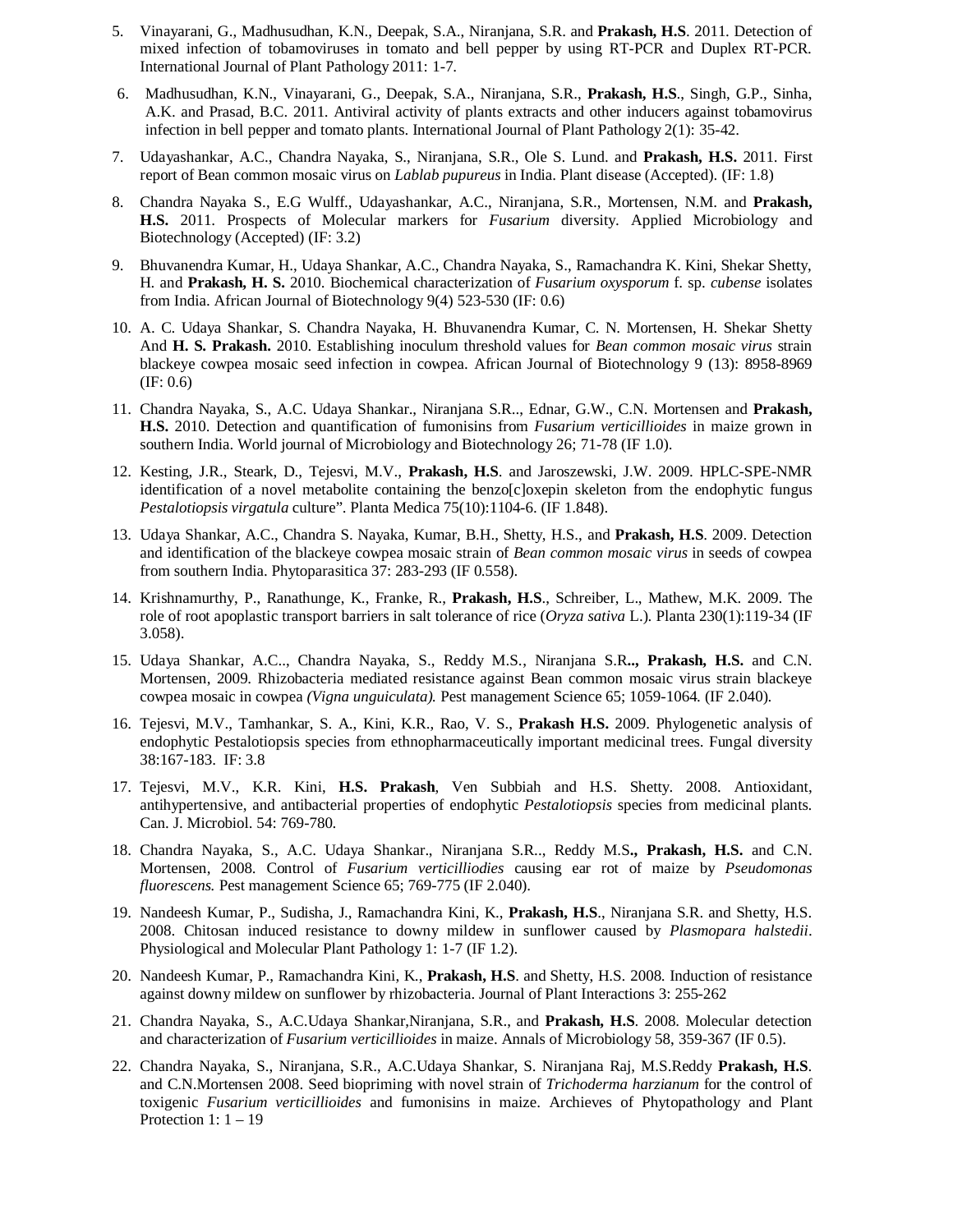- 23. Tejesvi, M.V., Kini, K.R., **Prakash H.S.,** Subbiah, V. and Shetty, H.S. 2007. Genetic diversity and antifungal activity of species of Pestalotiopsis isolated as endophytes from medicinal plants. Fungal diversity 24: 37-54. (IF: 3.8)
- 24. Madhusudhan, K.N., B.M. Srikanta, M.D.Shylaja, **Prakash, H.S**. and Shetty, H.S. 2009. Changes in antioxidant enzymes, hydrogen peroxide, salicylic acid and oxidative stress in compatible and incompatible host-tobamovirus interaction. Journal of Plant interactions 4(3):157 – 166.
- 25. Madhusudhan, K.N., S.A.Deepak, **Prakash, H.S.,** G.K.Agarwal, N.S.Jwa, R. Rakwal. 2008. Acibenzolar-S-Methyl (ASM)-Induced Resistance against Tobamoviruses involves induction of RNA dependent RNA Polymerase (RdRp) and alternative oxidase (AOX) Genes J. Crop Sci. Biotech. 11 (2): 91 – 100.
- 26. Roopa, K.S., Geetha N.P., Sharathchandra R.G., Pushpalatha H.G. Sudhisha,J., Amruthesh K.N., **Prakash, H.S**. and Shetty, H.S. 2007. Osmopriming enhances pearl millet growth and induce downy mildew disease resistance. Archives of Phytopathology and Plant Protection 1: 1-9.
- 27. Nandeesh Kumar, P., Sarosh, B.R., Ramachandra Kini, K., **Prakash, H.S**. and Shetty, H.S. 2007. Elicitation of resistance and defense related proteins by b-amino butyric acid in sunflower against downy mildew pathogen Plasmopara halstedii. Archieves of Phytopathology and Plant Protection 1: 1-13.
- 28. Deepthi, N., Madhusudhan, K.N., Uday Shankar, A.C., Bhuvanendra Kumar, H., **Prakash, H.S.** and Shetty, H.S. 2007. Effect of plant extracts and acetone precipitated protein from six medicinal plants against tobamovirus infection. International Journal of Virology 3: 80-87.
- 29. Hari P. Prasad, Uday Shankar, A.C. Bhuvanendra H. Kumar, Shetty, H.S., **Prakash, H.S.** 2007. Management of Bean common mosaic virus strain blackeye cowpea mosaic (BCMV-BlCM) in cowpea using plant extracts. Archives of Phytopathology and Plant Protection 40: 139-147.
- 30. Bhuvanendra H.K., Uday Shankar, A.C., Kini, R.K., Shetty, H.S. and **Prakash, H.S.** 2006. Genetic variation in *Fusarium oxysporum* f.sp. *cubense* isolates based on random amplified polymorphic DNA and intergenic spacer. Archives of Phytopathology and Plant Protection : 1-10
- 31. Tejesvi, M.V., Mahesh, B., Nalini, M.S., **Prakash, H.S.**, Kini, K.R., Ven Subbaiah and Shetty, H.S. 2006. Fungal endophyte assemblages from ethno pharmaceutically important medicinal trees. Canadian J. of Microbiol. 52: 427-435 (IF 1.15).
- 32. Sudisha, J., Niranjana, S.R., Umesha, S., **Prakash, H.S**. Shetty, H.S. 2006. Transmission of seed-borne infection of muskmelon by *Didymella bryoniae* and effect of seed treatments on disease incidence and fruit yield. Biological control 37: 196-205 (IF 1.132).
- 33. Tejesvi, M.V., Mahesh, B., Nalini, M.S., **Prakash, H.S**., Ven Subbaiah, Kini, K.R., and Shetty, H.S. 2006. New hopes from endophytic fungal secondary metabolites. J. Mex. Chem. Soc. 37-44
- 34. Babitha, M.P., Madhu, D., **Prakash, H.S**. and Shetty, H.S. 2006. Production of polyclonal antisera to manganese superoxide dismutase expressed in downy mildew resistant pearl millet and its application for immunodiagnosis. Electronic Journal of Biotechnology 2: 133-143.
- 35. Babitha, M.P., **Prakash, H.S.** and Shetty, H.S. Induction of lipoxygenase in downy mildew resistant seedlings of pearl millet in response to inoculation with *Sclerospora graminicola.* International Journal of Agriculture& Biology 8: 560-564.
- 36. Anjana, G., Kini, K.R., Shetty, H.S. and **Prakash, H.S**. 2006. Changes in peroxidase activity in sunflower during infection by necrotrophic pathogen *Alternaria helianthi*. Archives of Phytopathology and Plant Protection : 1-11
- 37. Bhuvanendra Kumar, H., Uday Shankar, A.C., **Prakash, H.S.** and Shetty, H.S. 2005. Effect of Sanosil and *Pseudomonas fluorescens* on Bean Common Mosaic Potyvirus Incidence in French bean. International Journal of Botany 4: 1-5
- 38. Madhusudhan, K.N., Nalini, M.S., **Prakash, H.S**. and Shetty, H.S. 2005. Effect of inducers against tobamovirus infection in tomato and bell pepper. 1: 59-61, 2005 International Journal of Botany.
- 39. Mahesh, B., Nalini, M.S., Tejesvi, M.V., **Prakash, H.S**., Kini, K.R., Ven Subbiah and Shetty, H.S. 2005. Endophytic fungi from *Azadirachta indica* (A. Juss.) inner bark. Current Science 88: 218-219 (IF 0.728)
- 40. Tejesvi, M.V., Mahesh, B., Nalini, M.S., **Prakash, H.S.**, Kini, K.R., Ven Subbaiah and Shetty, H.S. 2005. Endophytic fungal assemblages from inner bark and twig of *Terminalia arjuna* W. & A. (Combretaceae). World Journal of Microbiology & Biotechnology 21: 1535-1540 (IF 0.634)
- 41. Nalini, M.S., Mahesh, B., Tejesvi, M.V., **Prakash, H.S**., Ven Subbaiah, Kini, R.K. and Shetty, H.S. 2005. Fungal endophytes from the three-leaved caper, *Crataeva magna* (Lour.)DC. (Capparidaceae). Mycopathologia 159: 245-249 (IF 0.568)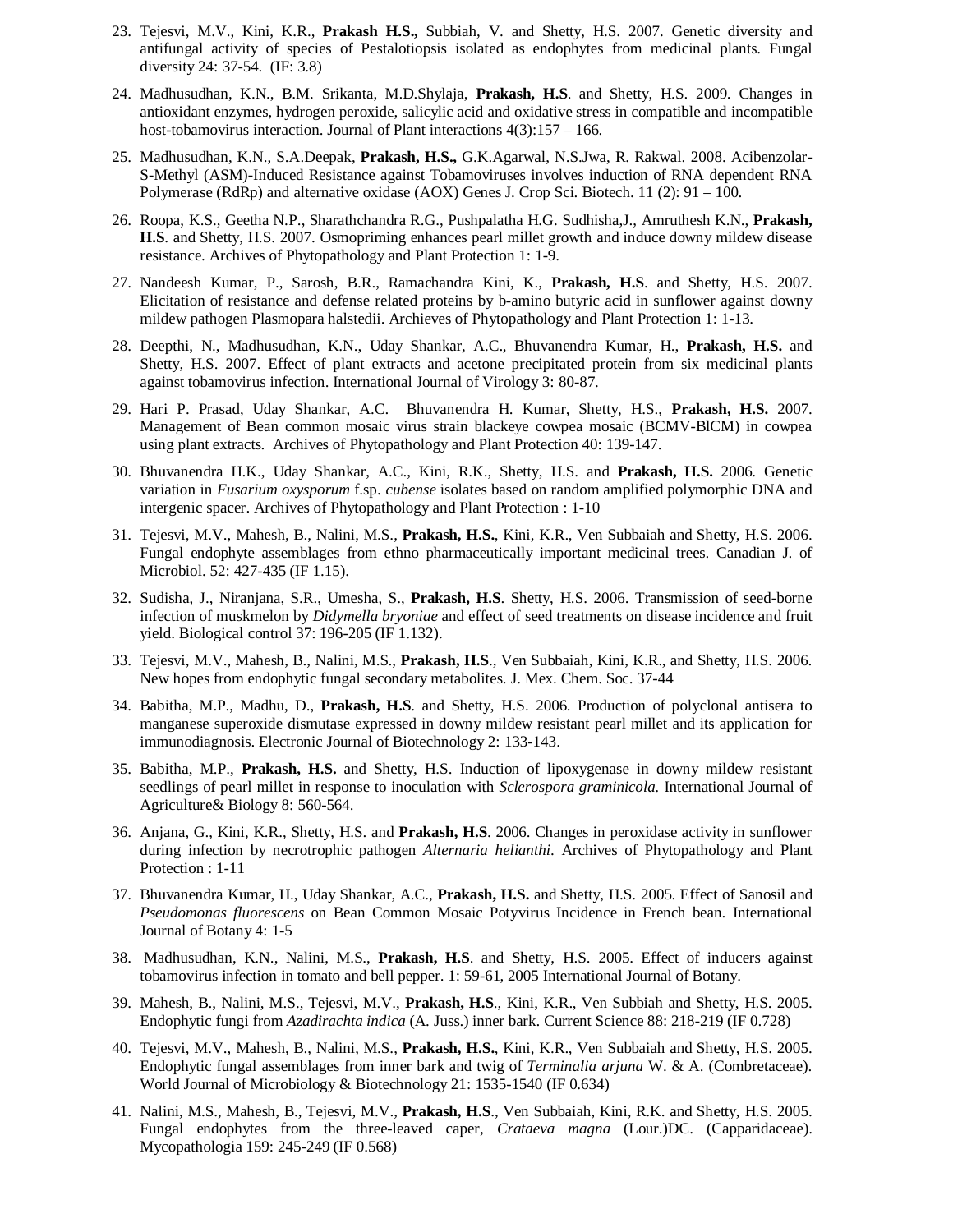- 42. Babitha, M.P., **Prakash, H.S.** and Shetty, H.S. 2004. Purification and properties of lipoxygenase induced in downy mildew resistant pearl millet seedlings due to infection with *Sclerospora graminicola*. Plant Science 166: 31-39 (IF 1.652)
- 43. Sreenivasulu, N., Miranda, M., **Prakash, H.S**., Wobus, U., and Weschke, W. 2004. Transcriptome changes in foxtail millet genotypes at high salinity: Identification and characterization of a PHGPX gene specifically upregulated by NaCl in a salt-tolerant line. J. Plant Physiol. 161: 467-477 (IF 2.239).
- 44. Babitha, M.P., Bhat, S.G., **Prakash, H.S**. and Shetty, H.S. 2002. Differential induction of superoxide dismutase in downy mildew-resistant and –susceptible genotypes of pearl millet. Plant Pathology 51: 480-486 (IF 1.264).
- 45. Babitha, M.P., **Prakash, H.S**. and Shetty, H.S. 2002. Purification and partial characterization of manganese superoxide dismutase from downy mildew resistant pearl millet seedlings inoculated with *Sclerospora graminicola*. Plant Science 163: 917-924 (IF 1.652).
- 46. Puttaraju, H.R., **Prakash, H.S**. and Shekar Shetty, H. 2002. Contribution of seedborne blackeye cowpea mosaic potyvirus to disease dynamics and loss of yield. Trop. Sci. 42: 147-152
- 47. Haraprasad, N., Niranjana, S.R., Prakash, H.S., Shetty, H.S. and Seema Wahab. 2001. *Beauvaria bassiana* – a potential mycoherbicide for the efficient control of coffee berry borer *Hypothenemus hampei* (Ferrari) in India. Biocontrol Sci. & Technol. 11: 251-260 (IF 0.857).
- 48. Madhu, D., Shylaja Dharmesh, M., Arun Chandrashekar, Shekar Shetty, H. and **Prakash**, **H.S.**. 2001. Role of H+-ATPas in pearl millet downy mildew disease resistance. Plant Science 161: 799-806 (IF 1.652)
- 49. Chitra, T.R., **Prakash, H.S.**, Albrechtsen, S.E., Shetty, H.S. and S.B. Mathur. 1999. Infection of tomato and bell pepper by ToMV and TMV at different growth stages and establishment of virus in seeds. Journal Plant Pathology 81: 123-126 (I.F. 0.647).
- 50. Chitra, T.R., **Prakash, H.S**., Albrechtsen, S.E., Shetty, H.S. and S.B. Mathur. 1999. Seed transmission of mosaic viruses in tomato and bell pepper. Trop. Sci. 39: 80-84.
- 51. Raju, N.S., Niranjana, S.R., Janardhana, G.R., **Prakash, H.S**., Shekar Shetty., H. and Mathur, S.B. 1999. Improvement of seed quality and field emergence of Fusarium moniliforme infected sorghum seeds using biological agents. Journal of the Science of food and Agriculture. 79: 206-212 (IF 0.86).
- 52. Sreenivasulu, N., Ramanjulu, S., Ramchandra Kini, K., **Prakash, H.S**., Shekar Shetty, H., Savithri, H.S., and Sudhakar, C. 1999. Total peroxidase activity and peroxidase isoforms as modified by salt stress in two cultivars of fox-tail millet with differential salt tolerance. Plant Science 141: 1-9. (IF 1.14).
- 53. Niranjana, S.R., Pandit, A., **Prakash, H.S**. and Shetty, H.S. 1999. Effect of triacontanol on the seed quality of maize, paddy and sunflower. Seed Sci. & Technol. 27: 1007-1013. (IF 0.562).
- 54. Zarbakhsh, A.J., **Prakash, H.S.** and Shetty, H.S. 1999. Effect of storage on chemical composition, germination and virour of dormant and non-dormant seeds of sunflower genotypes. Seed Sci. & Technol. 27: 771-778. (IF 0.562).
- 55. Sreenivasulu, N., Ramanjulu, S., Kini, K.R., **Prakash, H.S**., Shetty, H.S., Savithri, H.S. and Sudhakar, C. 1999. Total peroxidase activity and peroxidase isoforms as modified by salt stress in two cultivars of foxtail millet with differential salt tolerance. Plant Science 141: 1-9 (IF 1.652).
- 56. Geetha, S., Shetty, S.A., Shetty, H.S. and **Prakash, H.S**. 1998. Sclerospora graminicola and arachidonic acid – induced autofluorescence in downy mildew resistant and susceptible genotypes of pearl millet. Ann. Appl. Biol. 133: 219-226. ( IF 1.752)
- 57. Geetha, S., Shetty, S.A., Shetty, H.S. and **Prakash, H.S.** 1996. Arachidonic acid-induced hypersensitive cell death as an assay of downy mildew resistance in pearl millet. Ann. Appl. Biol. 129: 091-096
- 58. Shekaramurthy, S., Patkar, K.L., Shetty, S.A., **Prakash, H.S**. and Shetty, H.S. 1994. Effect of thiram treatment on sorghum and seed quality in relation to accelerated ageing. Seed Sci. & Technol. 22: 607-617. (IF 0.562).
- 59. Ameeta Banerjee, Mathews, R.P., **Prakash, H.S**. and Shetty, H.S. 1993. Mycobiota and toxigenic *Aspergillus flavus* associated with developing cardamom and pepper. Mycol. Res. 97: 1403-1406. ( IF 1.861)
- 60. Geetha Upadhyaya, Shivanna, M.B., **Prakash, H.S.** and Shetty, H.S. 1992. A novel approach to the establishment of dual cultures of pearl millet and Sclerospora graminicola. Plant Cell, Tissue and Organ Culture 31: 203-206. ( IF 1.068)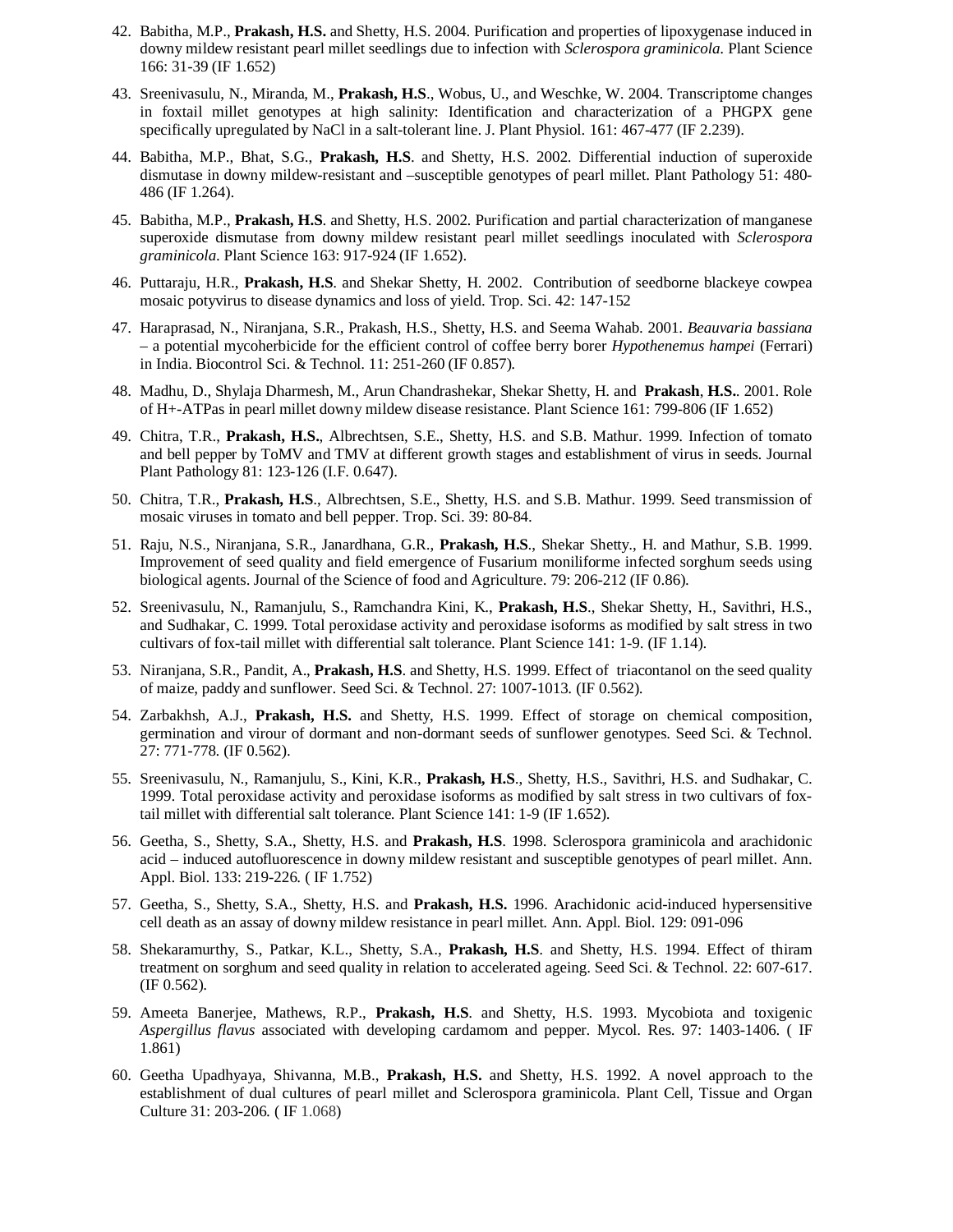- 61. Nagarathna, K.C., Shetty, S.A., Prakash, H.S., Bhat, S.G. and Shetty, H.S. 1992. Lipoxygenase activity in fresh, stored and germinating pearl millet seeds resistant and susceptible to downy mildew disease. Can. J. Bot. 70: 2028-2031.
- 62. Basavarajappa, H.S., Shetty, H.S. and **Prakash, H.S.** Membrane deterioration and other biochemical changes associated with accelerated ageing of maize seeds. Seed Sci. & Technol. 19: 279-286. (IF 0.562).
- 63. Shetty, S.A., **Prakash, H.S.** and Shetty, H.S. 1989. Efficacy of certain plant extracts against seed-borne infection of Trichoconiella padwickii in paddy (Oryza sativa). Can. J. Bot. 67: 1956-1958. (IF 1.058).
- 64. Satish Kumar, L., **Prakash, H.S.** and Shetty, H.S. 1991. Influence of seed mycoflora and harvesting conditions on milling, popping and malting. J. Sci. Food Agric. 617-625
- 65. Muralidhara Rao, B., **Prakash, H.S**. and Shetty, H.S. and Safeeulla, K.M. 1985. Downy mildew inoculum in maize seeds: Techniques to detect seed-borne inoculum of *Peronosclerospora sorghi* in maize. Seed Sci. & Technol. 13: 593-600. (IF 0.562).
- 66. Prakash, H.S., Shetty, H.S. and Safeeulla, K.M. 1983. Germination and nuclear behavior of sexual and asexual propagules of *Claviceps fusiformis*. Trans. Br. Mycol. Soc. 81: 65-69.

#### **National**

- 1. Nalini, M.S., Akshatha, J.V., Sampath Kumara, K.K., and Prakash, H.S. 2011. Rauvolfia micrantha Hook. F. (Apocynaceae): An endemic and endangered medicinal species with new distributional record for Karnataka, India. J. Econ. Taxon. Bot. Vol. 35(3): 630-632.
- 2. A.C. Udaya Shankar., Chandra Nayaka, S., Niranjana, S.R., **Prakash H.S.** and C.N. Mortensen.2010. Comparative Efficacy of Strobilurin Fungicides against Alternaria Blight Disease of Sunflower caused by *Alternaria helianthi*'. Journal of Mycology and Plant pathology (Accepted).
- 3. Prakash, H.S. 2010. Molecular detection of *Xanthomonas citri* subsp. m*alvacearum* in cotton seeds. Research Journal of Biotechnology 5(1): 20-26
- 4. Madhusudan, K.N. and **Prakash, H.S.** 2010. Pectin methyl esterase estimation in plant-tobamovirus interaction and comparative modeling active site prediction and docking between the proteins involved in the movement of Tobamoviruses. Journal of computational intelligence in bioinformatics 3(2): 163- 174 (Accepted).
- 5. Sampath Kumara, K.K., Ven subbaiah and **Prakash, H.S.** 2010. *Phyllanthus scabrifolius* hook. F. (Euphorbiaceae): A rare species in gudalur, new distributional record for Tamil Nadu. J. Econ. Taxon. Bot 34(2): 388-390.
- 6. Chandra Nayaka, S., A.C. Udaya Shankar, S. Niranjana Raj, Niranjana, S.R. and **Prakash, H**.**S**. 2008. Tebuconazole and Thiabendazole for the management of fumonisins and *Fusarium verticillioides* in maize. Journal of Mycology and Plant Pathology 38(3): 430-436.
- 7. Nalini, M.S., **Prakash, H.S**., Shetty, H.S. and Prabhakar, M. 2006. Reaction of French bean accessions and varieties to Bean common mosaic potyvirus and seed transmission of the virus. Legume Res. 29: 126-129.
- 8. Nalini, M.S., Shylaja, M.D., **Prakash, H.S**., and Shetty, H.S. 2006. Production of polyclonal antibody to bean common mosaic virus and its application to health testing. Indian Journal of Microbiology 46: 97-108.
- 9. Murthy, S.M., **Prakash, H.S**. and Shetty, H.S. 2006. Survival of *Claviceps fusiformis* sclerotia in antagonist-amended field soil. Asian Journal of Microbial Biotech Env. Sc. 8: 389-392.
- 10. Murthy, S.M., **Prakash, H.S**. and Shetty, H.S. 2006. Effect of spore suspension and culture filtrates of antagonists on the development of ergot on pearl millet. Asian Journal of Microbial Biotech Env. Sc. 8: 393-398.
- 11. Bharath, B.G., Lokesh, S., Yashovarma, B., **Prakash, H.S**. and Shetty, H.S. 2006. Seed-borne nature of Myrothecium roridum in watermelon seeds. Research Journal of Botany
- 12. Bharath, B.G., Lokesh, S., **Prakash, H.S.** and Shetty, H.S. 2006. Evaluation of different plant protectants against seed mycolflora of watermelon [*Citrullus lanatus* (Thunb.) Matsum and Nakai]. Research Journal of Botany 1: 1-5
- 13. Bharath, B.G., Lokesh, S., Rai, V.R., **Prakash, H.S**., Yashovarma, B. and Shetty, H.S. 2005. Role of foliar spray in the infection biology and management of fungal diseases of watermelon [*Citrullus lanatus* (Thunb.) Matsum and Nakai]. World Journal of Agricultural Sciences 1: 105-108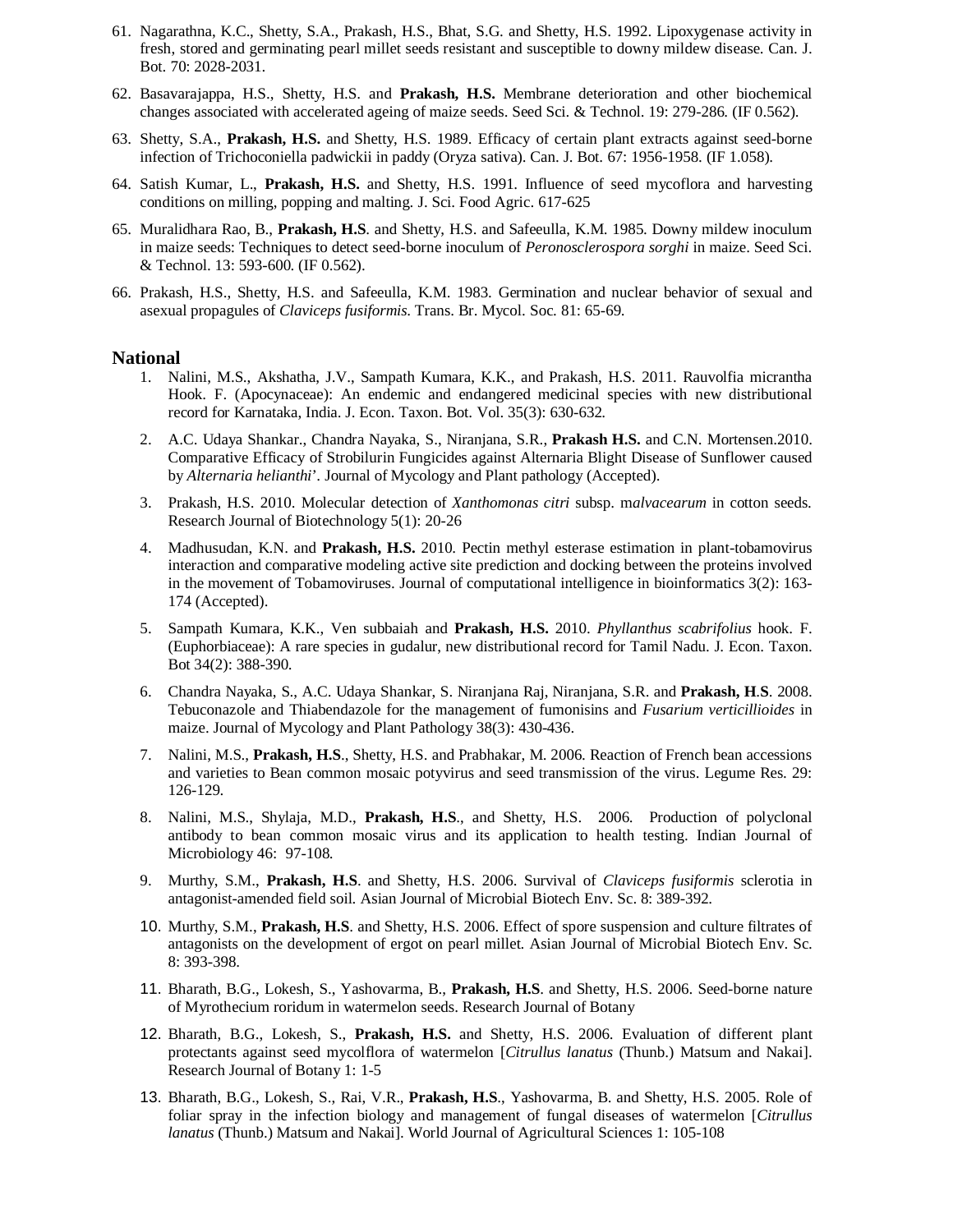- 14. Puttaraju, H.R., **Prakash, H.S**. and Shetty, H.S. 2004. Seed infection by Blackeye cowpea mosaic potyvirus and yield loss in different cowpea varieties. J. Mycol. Pl. Pathol. 34: 41-46.
- 15. Nalini, M.S., **Prakash, H.S**., Shylaja, M.D., and Shetty, H.S. 2004. Indexing french bean (*Phaseolus vulgaris* L.) for bean common mosaic potyvirus infection. Seed Research 32: 200-206.
- 16. Puttaraju, H.R., Shylaja, M.D., **Prakash, H.S.** and Shetty, H.S. 2004. Blackeye cowpea mosaic potyvirus – Polyclonal antibody production and its application to seed health testing. J. Mycol. Pl. Pathol. 34: 810-815
- 17. Puttaraju, H.R., **Prakash, H. S.** and Shetty, H.S**.** 2003. Detection of blackeye cowpea mosaic Potyvirus (BLCMV) in leaves and seeds of cowpea. Indian Journal of Microbiology 43: 45-48.
- 18. Chitra, T.R., **Prakash, H.S**., Albrechtsen, S.E. and Shetty, H.S. and Mathur, S.B. 2002. Indexing of leaf and seed samples of tomato and bell pepper for tobamoviruses**.** Indian Phytopath. 55: 84-86.
- 19. Kalpana Sachdev, **Prakash, H.S.,** Prasad, T.G. and Sathyanarayana, B.N. 2002. Somatic embryogenesis and plantlet regeneration from node and leaf callus cultures of *Gloriosa superba* L. J. Plant Biol. 29: 179-189
- 20. Puttaraju, H.R., **Prakash, H.S**. and Shetty, H.S. 2001. Detection of Peanut mottle potyvirus in leaf and seed of peanut and its effect on yield. Indian Phytopath. 54: 479-480
- 21. Puttaraju, H.R., **Prakash, H. S**. and Shetty, H.S. 2000. Field incidence, seed transmission and susceptibility of cowpea varieties with reference to blackeye cowpea mosaic Potyvirus. Seed Research 28: 196-202.
- 22. Puttaraju, H.R., **Prakash, H.S.,** Albrechtsen, S.E., Shetty, H.S. and Mathur, S.B. 1999. Detection of bean common mosaic potyvirus in French bean seed samples from Karnataka. Indian J. Virol. 15: 27- 29.
- 23. Sreenivasulu, N., Ramanjulu, S., Ramachandra-Kini, K., **Prakash, H.S.,** Shekar Shetty, H., Savithri, H.S. and Sudhakar, C. 1999. Plant Science 141: 1-9.
- 24. Pushpalatha, K.C., **Prakash, H.S.,** Albrechtsen, S.E., Shetty, H.S. and Mathur, S.B. 1999. Transmission of urdbean leaf crinkle virus through urdbean seeds. Seed Res. 27: 112-115.
- 25. Purushotham, S.P., Patkar, K.L., **Prakash, H.S**. and Shetty, H.S. 1996. Storage fungi and their influence on rice seed quality. Indian Phytopathology 49: 152-156
- 26. Jagadeesh Kumar, C.K., Niranjana, S.R., **Prakash, H.S.** and Shekar Shetty, H. 1995. Use of antagonists to control seed-borne pathogens of maize (*Zea mays* L.). Indian J. Microbial Ecol.5: 125- 136
- 27. Geetha, S., **Prakash, H.S.** and Shetty, H.S. 1995. Recalcitrancy in cereal anther culture: current status. J. Indian Bot. Soc. 74A: 343-350.
- 28. Saifulla, M., Krishnappa, M., **Prakash, H.S.** and Shetty, H.S. 1995. Chemical control of rice grain discoloration. Sci. & Cult. 61:51-52.
- 29. Saifulla, M., Krishnappa, M., **Prakash, H.S.** and Shetty, H.S. 1995. Agronomic practices on the incidence of rice grain discoloration. Agric. Sci. Digest 15: 125-128.
- 30. Prabhu, L.V., **Prakash, H.S**. and Shetty, H.S. 1994. Variation in floral chracters of genotypes of pearl millet (Pennisetum glaucum) resistant or susceptible to ergot caused by *Claviceps fusiformis*. Indian J. agric. Sci. 64: 67-69.
- 31. Lakshmidevi, N., **Prakash, H.S**. and Shetty, H.S. Effect of seed-borne *Mactophomina phaseolina* (Tassi)Goid. On physiochemical properties of sunflower oil. Int. J. Tropical Plant Diseases 10: 79-84.
- 32. Arun Kumar, T.R., **Prakash, H.S**., Majumder, S.K. and Shetty, H.S. 1992 93. Microflora and other quality parameters of stored Basmati rice in relation to prophylactic treatment with malathion. Journal of Mysore University: Sec. B Vol.  $33: 1 - 7$ .
- 33. Lakshmidevi, N., **Prakash, H.S.** and Shetty, H.S. 1992-93. Effect of charcoal rot on seed yield and oil content of sunflower. J. of Mysore University Section B 33: 115-121.
- 34. Parvathamma, S., **Prakash, H.S.** and Shekara Shetty, H.1991. Evaluation of seed vigour in sorghum and sunflower. Ad. Plant Sci. 4: 35-42
- 35. Pandurange Gowda, K.T., Shetty, H.S., Jayarame Gowda, B., **Prakash, H.S**. and Sangam Lal. 1992. Comparison of two methods for assessment of yield loss due to turcicum leaf blight of maize. Indian Phytopath. 45: 316-320.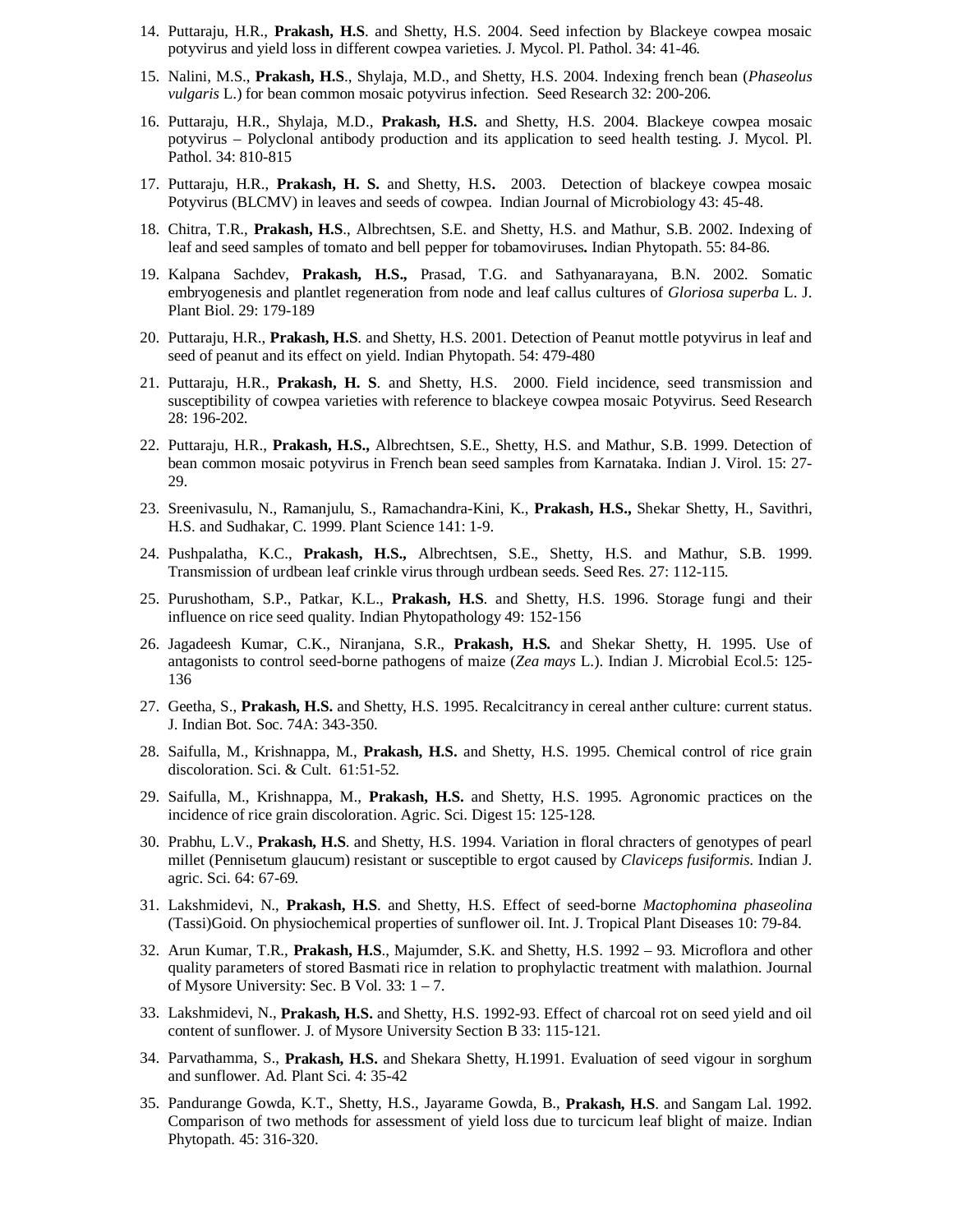- 36. Lakshmidevi, N., **Prakash, H.S**. and Shetty, H.S. 1992. Effect of three seed-borne fungi on physicchemical properties of sunflower oil. Ad. Plant Sci. 5: 67-73
- 37. Nagarathna, K.C., Prakash, H.S. and Shetty, H.S. 1991. Genotypic effects on the calls formation from different explants of pearl millet B lines. Ad. Plant Sci 4: 82-86
- 38. Lakshmidevi, N., **Prakash, H.S**., and Shetty, H.S. 1991. Seed-borne nature and transmission of *Sclerotium rolfsii* Sacc. in sunflower. Pl. Dis. Res. 6: 74-76.
- 39. Satish Kumar, L., Prakash, H.S. and Shetty, H.S. 1991-92. Influence of pH and temperature on the phytotoxicity of the culture filtrate of *Alternaria helianthi*. J. of Mysore University Section B. 32: 385- 388.
- 40. Mahadevamurthy, S., **Prakash, H.S**. and Shetty, H.S. 1991-92. Prevention of sclerotial germination of Claviceps fusiformis using culture filtrates of antagonists. J. of Mysore University Section-B. 32: 354- 358
- 41. Lakshmidevi, N., **Prakash, H.S.,** Shetty, H.S. 1991-92. Effect of Sclerotium wilt on yield components, oil content and seed quality of sunflower. J. of Mysore University: Section-B. 32: 359-365
- 42. Shivanna, M.B., Geetha Upadhyaya, **Prakash, H.S**. and Shetty, H.S. 1991-92. Storage of clusterbean seeds and its influence on the mycoflora and seed germination. J. of Mysore University Section B 32: 389-396
- 43. Satish Kumar, L., **Prakash, H.S.,** and Shetty, H.S. 1991. Effect of various factors on the phytotoxicity of culture filtrate of *Alternaria helianthi*. Pl. Dis. Res. 6: 67-73.
- 44. Hema, L.R., Shivanna, M.B., Kumar, V., Krishnappa, M., **Prakash, H.S**. and Shetty, H.S. 1991. Control of seed-borne fungi in okra (*Hibiscus esculentus*) by fungicidal seed treatment. Indian J. Agric. Sci. 61: 778-782.
- 45. Janardhana Reddy, M., Ameeta Banerjee, **Prakash, H.S.** and Shetty, H.S. 1990. Differential response of sunflower and maize cultivars to the culture filtrate of Alternaria alternate (Fr.) Keissler. Ad. Plant Sci. 3: 207-212.
- 46. Mahadevamurthy, S., **Prakash, H.S**. and Shetty, H.S. 1990. Inhibitory effect of some antagonists on the *in vitro* growth of *Claviceps fusiformis*. Int. J. Tropical Plant Diseases 8: 267-269
- 47. Hema, L.R., Shivanna, M.B., Krishnappa, M., **Prakash, H.S**. and Shetty, H.S. 1990. Seed-borne nature of *Botryodiplodia theobromae* in okra and its importance. Int. J. Tropical Plant Diseases 8: 251- 256.
- 48. Mahadevamurthy, S., **Prakash, H.S.** and Shetty, H.S. 1988. Effect of some antagonists on the sclerotial germination of *Claviceps fusiformis*. J. Biol. Control 2: 120-122
- 49. Subrahmanya, K.N., **Prakash, H.S.,** Shetty, H.S. and Karanth, N.G.K. 1988. Effect of thiram and bavistin on sorghum seed stored under different conditions. Pesticides August Issue: 25-26.
- 50. Anisa Ath-Har, M., **Prakash, H.S**. and Shetty, H.S. 1988. Mycoflora of Indian spices with special reference to aflatoxin producing isolates of *Aspergillus flavus*. Indian J. Microbiol. 28: 125-127.
- 51. Gopinath, A., **Prakash, H.S.** and Shetty, H.S. 1988. Effect of sorghum and pearl millet pollen on the conidial germination of *Fusarium moniliforme* and *F. semitectum*. Geobios 15: 14-18.
- 52. Muralidhara Rao, B., **Prakash, H.S.** and Shetty, H.S. 1988. Effect of different phenolic compounds on sporulation and conidial germination of *Peronosclerospora sorghi in vitro*. Geobios 15: 46-48
- 53. Muralidhara Rao, B., **Prakash, H.S.** and Shetty, H.S. 1988. Effect of different metalaxyl formulations on the incidence of seed-borne fungi of pearl millet and sorghum. Geobios 15: 57-61
- 54. Gopinath, A., Shetty, H.S. and **Prakash, H.S**. 1987. Colonization of *Fusarium* species in sorghum seeds and their significance. Indian Phytopath. 40: 181-185.
- 55. Muralidhara Rao, B., **Prakash, H.S.** and Shetty, H.S. 1987. Colonisation of maize seed by *Peronosclerospora sorghi* and its significance. Geobios 15: 46-48
- 56. Subrahmanya, K.N., Karanth, N.G.K., Shetty, H.S., and **Prakash, H.S.** 1987. Persistence of thiram in treated sorghum seeds stored under varied conditions. Geobios 14: 233-236.
- 57. **Prakash, H.S.,** Muralidhara Rao, B., Gopinath, A. and Sherry, H.S. 1987. Stimulation of sclerotial germination of *Claviceps fusiformis*. Geobios 14: 244-246
- 58. Muralidhara Rao, B., **Prakash, H.S.** and Shetty, H.S. 1986. Euphorbia pulcherimma, Willd A new host of pearl millet rust. Current Science 55: 576-577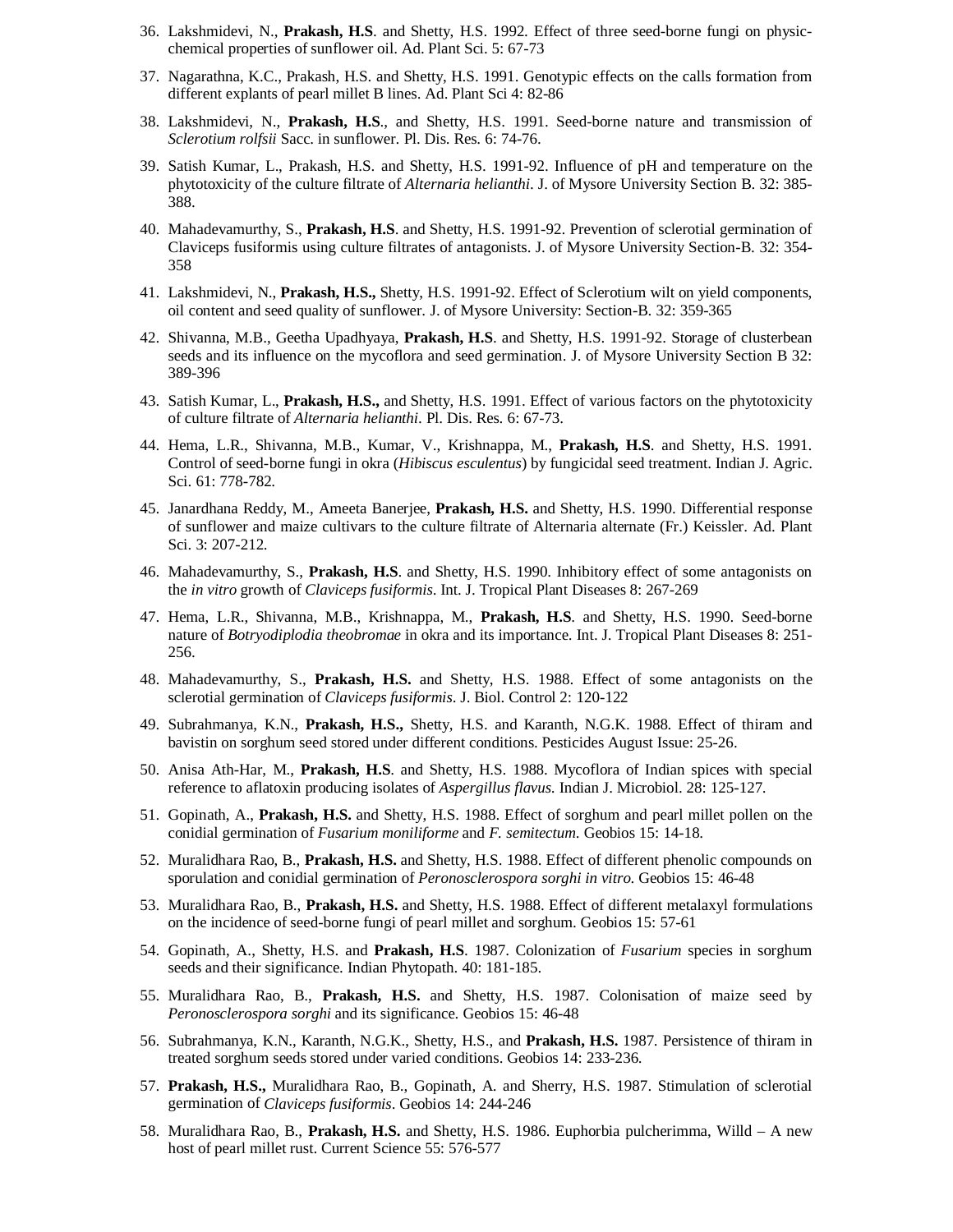- 59. Muralidhara Rao, B., Pankaja, S., **Prakash, H.S.** and Shetty, H.S. 1985. Seed-borne *Aspergillus* species of frenchbean and their significance. Seeds & Farms X: 49-50
- 60. Gopinath, A., **Prakash, H.S**. and Shetty, H.S. 1985. Grain mold of sorghum: Role of associated fungi on the health and viability of seeds. Int. J. Tropical Plant Diseases 3: 177-182.
- 61. Muralidhara Rao, B., Raveesha, K.A., **Prakash, H.S.** and Shetty, H.S. 1984. Effect of chemical treatment on germination and mycoflora of pearl millet seeds. Seed Research 12: 102-103
- 62. Muralidhara Rao, B., **Prakash, H.S.** and Shetty, H.S. 1984. Relationship of cultivars with sporulation and morphology of asexual propagules of Peronosclerospora sorghi on maize. Int. J. Tropical Plant Diseases 2: 175-180
- 63. **V**enkatasubbaiah**,** P**., Prakash, H.S.,** Shetty, H.S. and Safeeulla, K.M. 1984. Histopathological and histochemical changes due to Rhizoctonia solani infection in coffee seedlings. J. Coffee Res. 14: 26- 33.
- 64. Subramanya, S., Safeeulla, K.M., Shetty, H.S. and **Prakash, H.S**. 1981. Growth stages in pearl millet (*Pennisetum typhoides* (Stapf. & Hubb.)) and Susceptibility to infection of downy mildew pathogen (*Sclerospora graminicola* (Sacc.)Schroet.). Proc. Indian natn. Sci. Acad. B 47: 574-580.
- 65. **Prakash, H.S.** and Shetty, H.S. 1981. Influence of storage temperature on sclerotial germination of *Claviceps fusiformis*. Current Science 50: 870-871.
- 66. **Prakash, H.S**., Shetty, H.S., Subramanya, S. and Safeeulla, K.M. 1981. Standardization of sclerotial germination technique and infectivity of the ascospores of *Claviceps fusiformis* Lov. Indian J. agric. Sci. 51: 900-904.
- 67. **Prakash, H**.**S**., Shetty, H.S. and Safeeulla, K.M. 1980. Histology of carpel infection by *Claviceps fusiformis* in pearl millet. Proc. Indian natn. Sci. Acad. B 46: 708-712.

#### **iv) Book chapters:**

- 1. Prakash, H.S. 2010. Status and future prospects of seed health testing. Souvenir article of National symposium on Molecular approaches for management of fungal diseases of crop plants. Indian Institute of Horticultural Research, Bangalore.
- 2. Tejesvi, M.V. and **Prakash, H.S.** 2009. Phylogenetic tools for the Identification of Fungi. In Frontiers in Fungal Ecology and Metabolites (Ed. Sridhar K.R.), IK International Publication House Pvt. Ltd., New Delhi, pp: 285-299.
- 3. **Prakash, H.S.** and Udaya Shankar, A.C. 2008. Seed health diagnostics current status and future perspectives. National Conference on Biotechnology for Industrial & Rural Development (NCBIRD – 2008). P.7.
- 4. **Prakash, H.S.** 2000. Incidence of seed-borne viruses in some pulse and vegetable crops grown in Karnataka. In: Proceedings of 1999-National Seminar on Seed Science and Technology. DOS in Applied Botany, UOM.
- 5. **Prakash, H.S.** 2000. Serodiagnosis for plant viruses. In: Microbes for better living, MICON -94 35<sup>th</sup> AMI conference 9-12.
- 6. **Prakash, H.S.** and Shekar Shetty, H. 1991. Biodeterioration of materials. Published in Biodeterioration, Culture Collections and aspects of Applied Mycology published by DOS in Applied Botany, UOM.
- 7. **Prakash, H.S.** and Shekar Shetty, H. 1991. Indices of fungal deterioration of stored grains. Published in Biodeterioration, Culture Collections and aspects of Applied Mycology published by DOS in Applied Botany, UOM.

#### **v) Monographs/Reports:**

- Developed the Blue print for setting up of Asian Seed Health Centre and executed this project successfully under DANIDA support and Danish Seed Health Centre.
- Prepared Annual Reports on DANIDA programme
- Prepared the terminal evaluation report on the UNDP/FAO/GOI project on Quarantine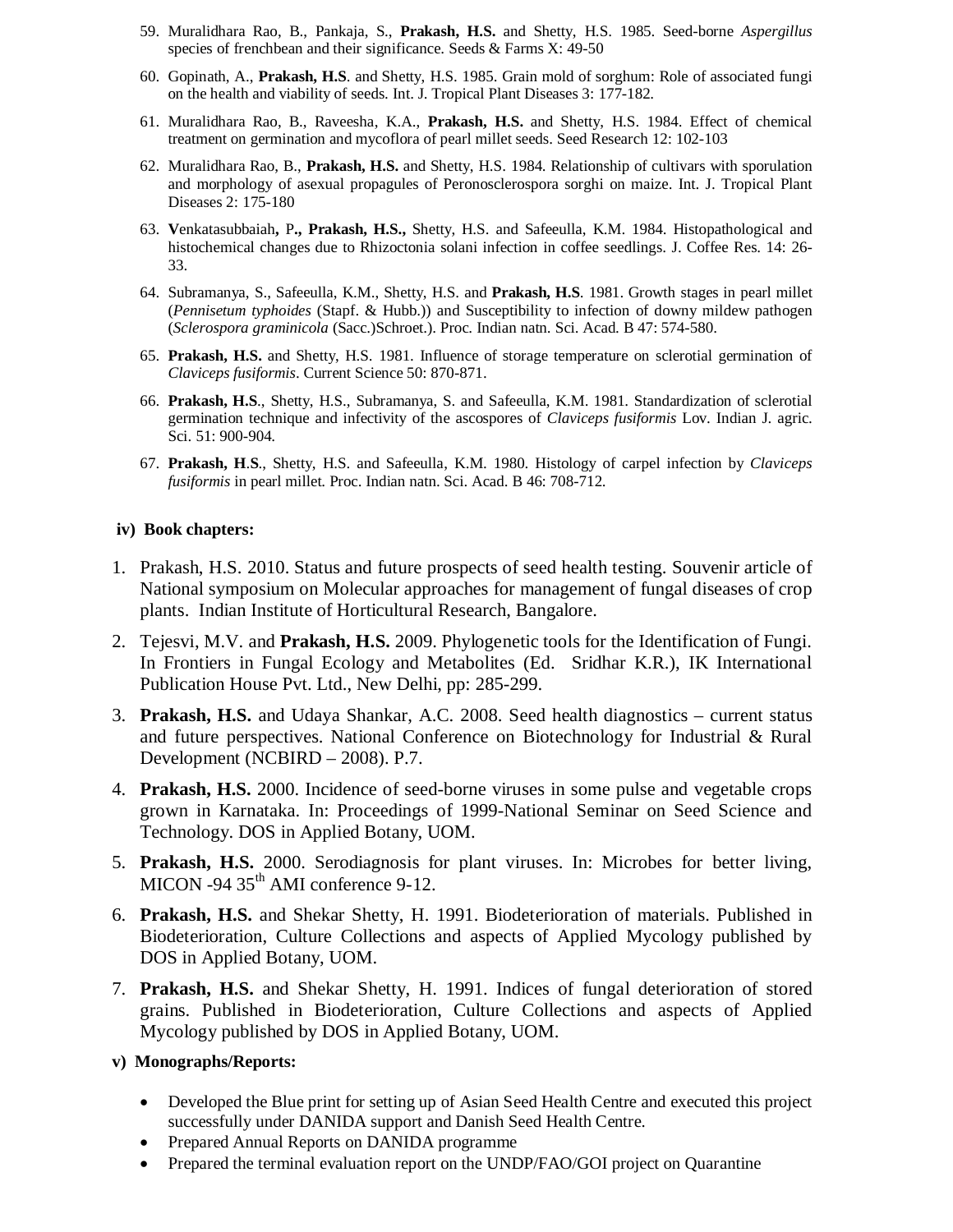## **vi) Patents:**

- A process for producing an entomophagous *Beauveria bassiana* biopesticide Indian Patent No. 179400 dt. 3-11-1995
- Novel PCR primers to detect and identify Bipolaris oryzae in rice. Indian Patent Application No.3365/CHE/2010
- Novel PCR primers for detection and identification of Alternaria helianthi. Indian Patent Application No. 185/CHE/2011.

## **12. Conference/Seminar organized:**

- 1. **Convened a session** "Seed Health and Food Security" in 3rd Global conference on Plant Pathology for Food Security, Organized by ISMPP at Udaipur, Rajasthan, Jan 10-13, 2012.
- 2. **Organized** one-day workshop on "Relevance of Conservation of Western Ghats for Plain Region", sponsored by Western Ghats Task Force and Forest Department of Karnataka State on 13 Dec 2011.
- 3. **Organized** Seed Health Training for Asia and Pacific Seed Association (APSA) from 21 to 25 April 2008. Representatives for Seed Industries representing Hong Kong, Egypt, Phillippines, Korea, Thailand, Bangladesh and India participated in the training.
- 4. **Organizing secretary**: 2<sup>nd</sup> International symposium "Seed Health in Agricultural Development" (SHAD).  $9<sup>th</sup>$  to  $12<sup>th</sup>$  June 2008. Scientists from Denmark, Tanzania, Mozambique, Cameroon, Burkina Faso, Uganda, Nepal, Ghana, Kenya, Vietnam, China, Indonesia and India participated in the symposium jointly hosted by Department of Studies in Applied Botany and Biotechnology and Danish Seed Health Centre.
- 5. **Organized** Danish Seed Health Centre Co-coordinators meeting on 9<sup>th</sup> June 2008.
- 6. **Organized** DSHC Advisory Committee meeting on 12<sup>th</sup> June 2008.
- 7. **Convener**: 30<sup>th</sup> Annual conference of Indian Society of Mycology and Plant Pathology (ISMPP), and Symposium on Advances in Biotechnology from Plant Protection from 17- 19 2008.
- **8. Convener:** National Seminar on "Molecular Plant Pathology and Biotechnology for Sustainable Crop Production", organized by DOS in Applied Botany & Biotechnology, UOM, sponsored by Indian Phytopathological Society 28-29 Nov 2007.

## **13. Conference/Seminar chaired:**

- 1. **Chaired a Technical session "Systematic virus".** American Phytopathological Society and Society of Nematologists (APS-SON) Joint meeting, July 28- August 1, 2007, Sandiego, California, USA.
- 2. **Chaired** a session on "Conservation of Plant and Microbial Diversity" in National Conference on Plant Diversity and Bioprospecting. Organized by DOS in Botany, UOM, 16- 17 March 2009.
- 3. **Chaired** a session in National symposium on "Bioactive Molecules from Discovery to Industry" organized by DOS in Biochemistry, UOM, April 6-7, 2009.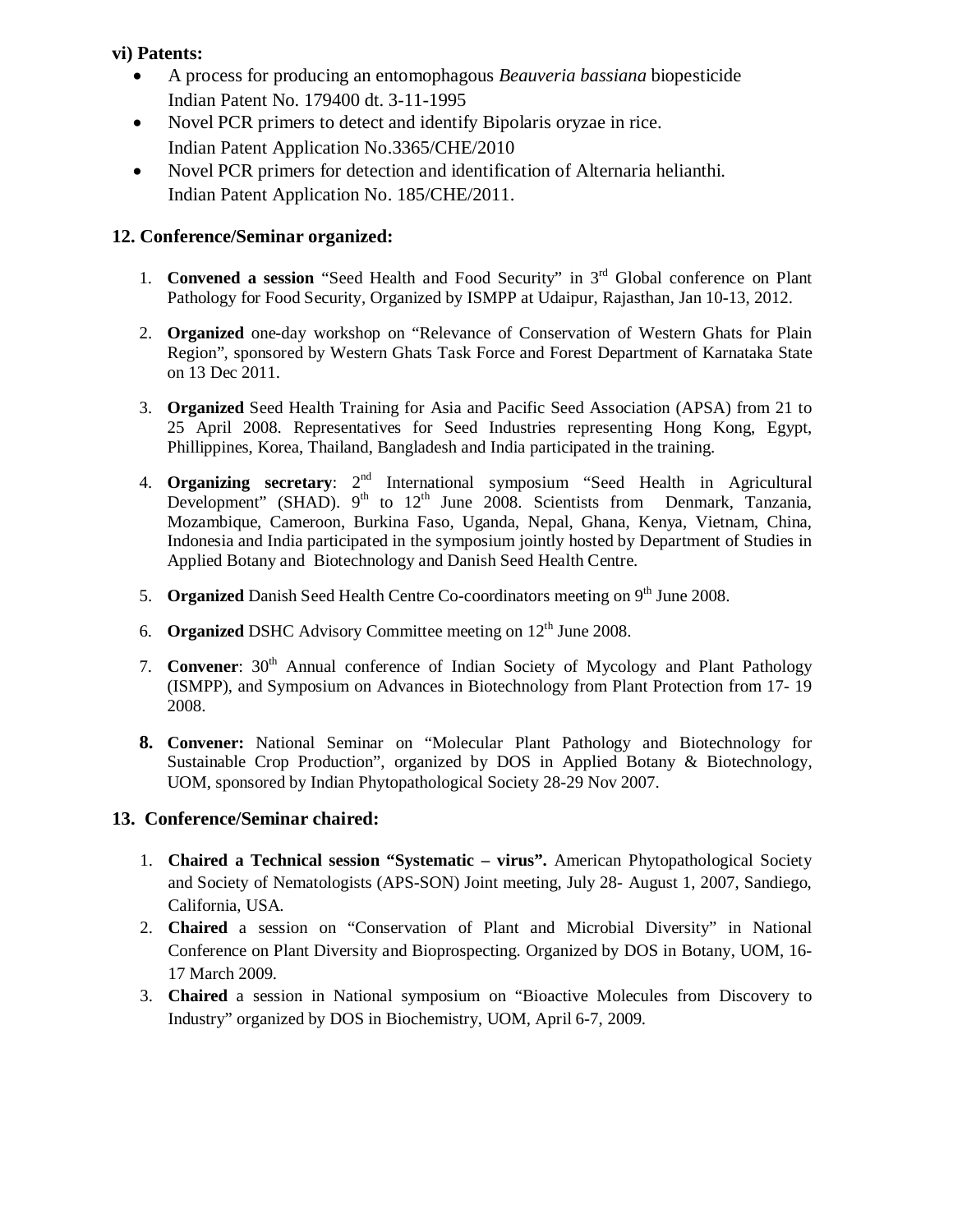## **14. Conference/Seminar participated:**

## **International: 14**

- 1. Molecular detection and multiplexing of some important seed-borne pathogens.  $3<sup>rd</sup>$  International Symposium on SHAD  $\& 6<sup>th</sup>$  National Symposium on seed pathology. Organised by Danish Seed Health Centre, Asian Seed Health Centre, African Seed Health Centre & Seed Health Centre of China Agricultural University held at China Agricultural University, Beijing, P.R. China during November 25-27, 2009.
- 2. Molecular Bar Coding of Seed-borne Pathogens. 5<sup>th</sup> International Conference on Plant Pathology in the globalized era. organised by Indian Phytopathological Society held at Indian Agricultural Research Institute, New Delhi held at Indian Agricultural Research Institute, New Delhi during November 10-13, 2009.
- 3. Plant growth promoting rhizobacteria mediated resistance against *Alternaria helianthi* in sunflower. First Asian PGPR Congress held at Acharya NG Ranga Agricultural University, Hyderabad jointly organised by Acharya NG Ranga Agricultural University, Hyderabad and Auburn University, USA during 21-24 June 2009
- 4. Diagnosis and characterization of Bean common mosaic virus. American Phytopathological Society and Society of Nematologists (APS-SON) Joint meeting, July 28- August 1, 2007, Sandiego, California, USA. Also **chaired a Technical session "Systematic – virus"**
- 5. 9<sup>th</sup> International Congress of Plant Pathology (ICPP), August 24-29, 2008, Italy, Torino. Gave an **invited presentation** on "Seed health initiatives at Asian Seed Health Centre". Also presented a poster and Co-authored five other Abstracts presented in the congress.
- 6. 2nd workshop on Seed health testing 22-24, November 2008 China, Beijing at china Agricultural University, presented a lecture "Training and research activities at Asian Seed Health Centre".
- 7. Course on seed pathology and seed health technology organized by the World Vegetable Centre (AVRDC) and the African Seed Health Centre at Sokoine University of Agriculture (SUA), Morogoro, Tanzania, 28 Feb to 9 Mar 2009, delivered two lectures (i) Seed-borne viruses of vegetable crops (ii) Seed health testing
- 8. Asia and Pacific Seed Association (APSA) Seed Congress, 9-13 November 2008, Hyderabad. Attended as an invitee and participated in special interest Group Meetings.
- 9. First Asian PGPR Congress for Sustainable Agriculture, 21-24 June 2009. Organized by Acharya N G Ranga Agricultural University, India & Auburn University, USA at ANGRAU, Hyderabad, Presented four papers (i) PGPRs in crop production systems (ii) Plant growth promoting rhizobacteria mediated resistance against *Alternaria helianthi* in sunflower, (iii) Plant growth promoting endophytic bacterium mediated resistance against brown spot disease of paddy.
- 10. Global Conference on Advances in Research on Plant Diseases and their Management". Udaipur, Feb 12-17, 1995. Presented an invited paper on "Role of virus diseases and seed health testing in India: An overview".
- 11. International workshop on Biodeterioration, culture collections and aspects of Applied Mycology, DOS in Applied Botany, Mysore, Nov 18-29, 1991
- 12. International conference on Virology in the tropics, Indian Virological Society, NBRI, Lucknow, Dec 2-6, 1991
- 13. Third International Symposium on Plant Pathology, IPS, IARI, New Delhi, Dec 14-18, 1981
- 14. International Paul Neergaard Commemoration Symposium on Seed Science & Technology, Mangalore University and CFTRI, Mysore, Oct 6-8, 1988

## **National: 29**

- 1. Diversity and bioactive potential of bark and twig fungal endophytes of medicinal trees. International Conference on Mycology and Plant Pathology, Biotechnological Approaches, Feb 27-29, 2012. CAS in Botany, BHU, Varanasi. (Invited Lecture).
- 2. Post-harvest implications of seed-associated microorganisms. Lead lecture delivered at the  $3<sup>rd</sup>$ Global Conference on Plant Pathology for Food Security held at Maharana Pratap, organized by Indian Society of Mycology and Plant Pathology and Maharana Pratap University of Agriculture and Technology, Udaipur. January 10-13, 2012. P.06.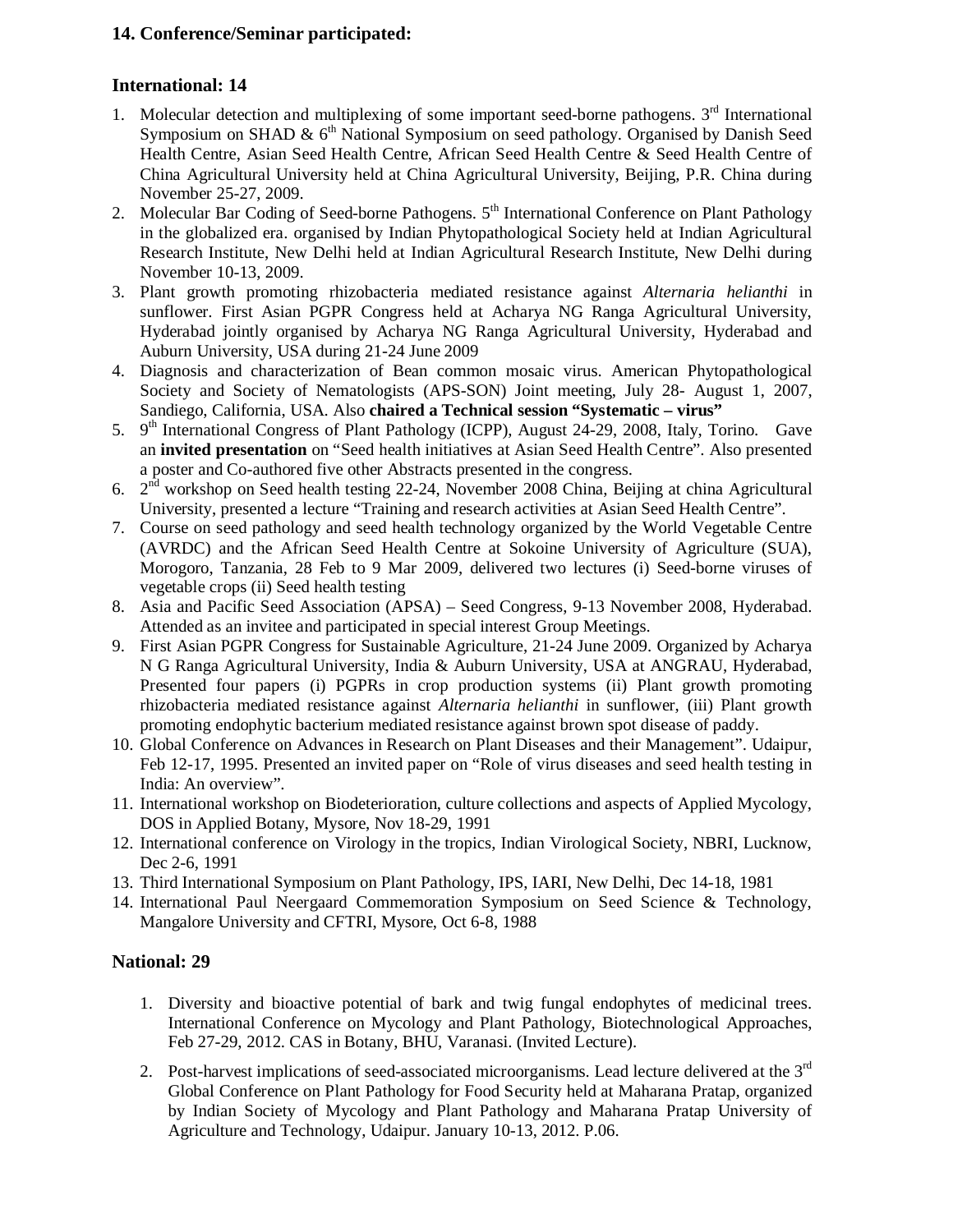- 3. Induction of systemic acquired resistance in tomato plants by chitosan against early blight disease. 3<sup>rd</sup> Global Conference on Plant Pathology for Food Security held at Maharana Pratap, organized by Indian Society of Mycology and Plant Pathology and Maharana Pratap University of Agriculture and Technology, Udaipur. January 10-13, 2012. P.42.
- 4. Real time PCR and SYBR Green I melting curve analysis for the identification of Tobacco streak virus. 3<sup>rd</sup> Global Conference on Plant Pathology for Food Security held at Maharana Pratap, organized by Indian Society of Mycology and Plant Pathology and Maharana Pratap University of Agriculture and Technology, Udaipur. January 10-13, 2012. P.93.
- 5. Inhibition of TMV multiplication by RNA interference against host transmembrane proteins TOM1 and TOM3. National symposium on Biology of infection, immunity and disease control in pathogen-plant interactions and  $64<sup>th</sup>$  IPS annual meeting, December 2-4, 2011, School of Life Sciences, Dept. of Plant Sciences, Central University of Hyderabad (Invited lecture). P 4.
- 6. The Evolution of seed health testing. XXXIV All India Botanical Conference, Oct 10-12, 2011, Department of Botany, Univ. of Lucknow. (Prof. V. Puri Award lecture)
- 7. Induction of disease resistance against *Plasmopara halstedii* infecting sunflower and tobamoviruses infecting tomato and pepper. National symposium on Advances in abiotic and biotic stress management of plants. September 23-24, Department of Botany, University of North Bengal, Siliguri. pp.4-5 (Plenary lecture)
- 8. Molecular bar coding of seed borne fungal pathogens. National Symposium on Molecular Approaches for Management of Fungal Diseases of Crop Plants, December 27-30, 2010. Indian Institute of Horticultural Research, Hesaraghatta, Bangalore (Lead presentation).
- 9. Biodiversity of plants and endophytes with special reference to Western Ghats and their bioactive potential. National Conference on Biotechnology for All, 29-30, December 2010. North Maharashtra University, Jalgaon (Plenary lecture)
- 10. Barcoding of seed-borne pathogens. XX Indian Convention of food scientist and technologist. 21-23 December 2009. Organized by Association of food scientist and technologist (India), Mysore at NIMHANS convention centre, Bangalore. (Lead talk)
- 11. Diversity and Bioprospecting of endophytes. National Conference on Plant Diversity and Bioprospecting. Organized by DOS in Botany, UOM, 16-17 March 2009. (Lead talk)
- 12. National Seed congress 2008, 22-23, December 2008 organized by University of Agricultural Sciences, Bangalore and National seed Research and Training Centre, Varanasi at GKVK, Bangalore; Presented an invited lead paper "Seed Health Management in Quality Assurance".
- 13.  $30<sup>th</sup>$  Annual conference of ISMPP & symposium on Advances in Biotechnology for Plant Protection, at DOS in Applied Botany & Biotechnology, 17-19 November 2008, Keynote address "Molecular database and diagnosis of seed-borne pathogens"
- 14. Seminar on "Biotechnology for Human Welfare", DOS in Biotechnology & Microbiology, Karnataka University, 12-13 March 2007. Delivered a lecture on "Plant endophytes"
- 15. Seminar "Current Topics in Microbiology" at Department of Microbiology, Kuvempu University campus, Davanagere, 28-29 January 2005, Inaugurated the seminar and gave two lectures i) Non-culturable microorganisms ii) Current status of plant virus classification
- 16. Silver Jubilee Year celebration of Mangalore University Seminar on "Recent Advances in Microbiology" organized by PG Department of Microbiology, Madikeri, 12-13 February, 2005. Delivered a talk on "Bioactives from endophytes".
- 17. UGC-sponsored Regional level seminar on "Biodiversity for Food Security" at Yuvaraja's College, Mysore, 24-25 June 2005. Delivered a talk on "Gene Revolution for Food Security"
- 18. Trendys in Biochemistry, Meeting at CFTRI, Mysore 5-6 October 2004. Presented an invited talk on "Metagenomics to assess genetic and functional diversity of non-culturable microorganisms"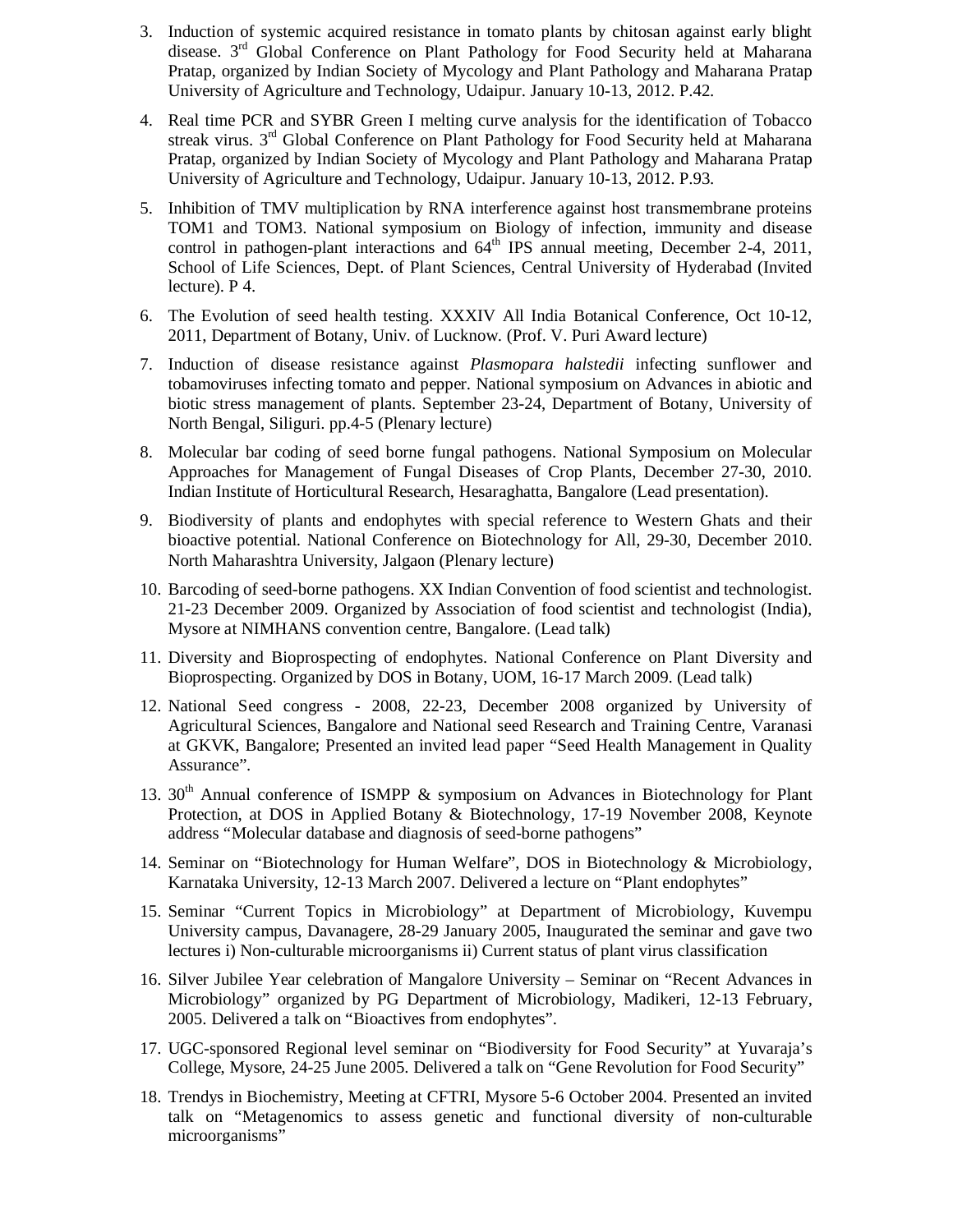- 19. Participated in Conference on "Indo-Danish Strongholds and Possibilities of Business and Research Collaborations" organized by Royal Danish Embassy at Hotel Leela Palace, Bangalore, 27 October 2004.
- 20. 2004 National seminar on Emerging Trends in Applied Botany, Seed Science and Technology 4-6, 2004. Presented a paper on "DANIDA Seed Health Centre at UOM".
- 21. 1995 National Seminar on Seed Pathology. Mar. 23-25, 1995. "Role of virus diseases on quality and yield of seeds".
- 22. Ibid. "Problem of antisera cross-reactivity in detecting TMV and ToMV associated with tomato seed'.
- 23. Ibid. "Detection of tobamovirus in seeds of pepper and its elimination by seed treatment".
- 24. MICON International 94 & 35<sup>th</sup> Annual Conference of AMI, Mysore, Nov 9-12, 1994. "Serodiagnosis for plant Viruses".
- 25. Annual conference of Association of Microbiologists of India, Goa University, Nov 5-7, 1992. Pathogenicity of seed-borne fungi of cotton and their control of seed treatment.
- 26. Seminar on "Weeding out Parthenium", Department of Ecology & Environment, Karnataka Pollution Control Board, Vidhana Soudha, Bangalore, Aug 24, 1991
- 27. Meeting of Rabi/summer Regional Research Advisory Council/Formulation committee, University of Agricultural Science, Bangalore, VC Farm Mandya, Oct. 21-22, 1991
- 28. Task force meeting of Department of Biotechnology, DBT, New Delhi, Loyola College, Madras, Jan 19, 1991
- 29. All India Coordinated Workshop on Seed-Borne Diseases, IARI, New Delhi, June 6-7, 1988
- 30. National symposium on Yeast for alcohol & fat production, AMI, CFTRI, Mysore Sept 23- 24, 1987
- 31. All India Coordinated Seed-borne disease workshop, ICAR, TNAU, Coimbatore, Nov 25-27, 1987
- 32. All India Coordinated Seed-borne disease workshop, ICAR, Solan, HP, May 27-29, 1985
- 33. 70th Indian Science Congress, Tirupathi Jan 3-7, 1983
- 34. 69<sup>th</sup> Indian Science Congress, University of Mysore, Jan 3-7, 1983
- 35. Aerobiology workshop, Society of Aerobiology, Dept. of Botany, Mysore, Jan 21-23, 1982
- 36. First All India Comparative Seed Health Testing Workshop, UOM, UGC and DGISP, Denmark, at Department of Applied Botany, Mysore, July 1-6, 1980

## **15. Chairman/Member of Authority/Committee etc:**

- **Chairman,** BOS in Applied Botany, UOM, 2011-15
- **Chairman**, BOS in Biotechnology, UOM, 2008-10
- **Member of BOS**, Biomedical Sciences, JSS University. 2010-13.
- **Member of BOS in Biotechnology,** JSS Autonomous college, 2011-14.
- **Chairman of committee** for selection of candidates from CFTRI for Ph.D. from CSIR academy, 2011-12.
- **Member of Assessment committees** for assessment of Technical Officers of CFTRI for promotion under MANAS of CSIR 2012.
- **Member of IBSC,** Biotechnology Centre of Coffee Board, Mysore, 2011-13.
- **Team leader of Joint Terminal Evaluation Mission of the Government of India/FAO/UNDP** from 19-31 March 2001on "Development and Strengthening of Plant Quarantine Facilities" (IND/92/032). Other members of the team were Dr. Felipe Canale Valdez, International FAO Consultant, Uruguay; Dr. Raj Singh, Joint Director (Bio), Central Insecticides Laboratory, Faridabad (Representative of the Government of India). The budget allocated for this project was US \$16,237,189. The mission has visited the quarantine stations at New Delhi, Calcutta, Mumbai, Chennai and Amritsar, seen the facilities, interacted with the concerned staff, and presented the report to the ministry, and UNDP.
- **Chairman:** Committee constituted for developing a proposal for **Centre of Excellence** under the **Institution of Excellence awarded to University of Mysore by the Government of**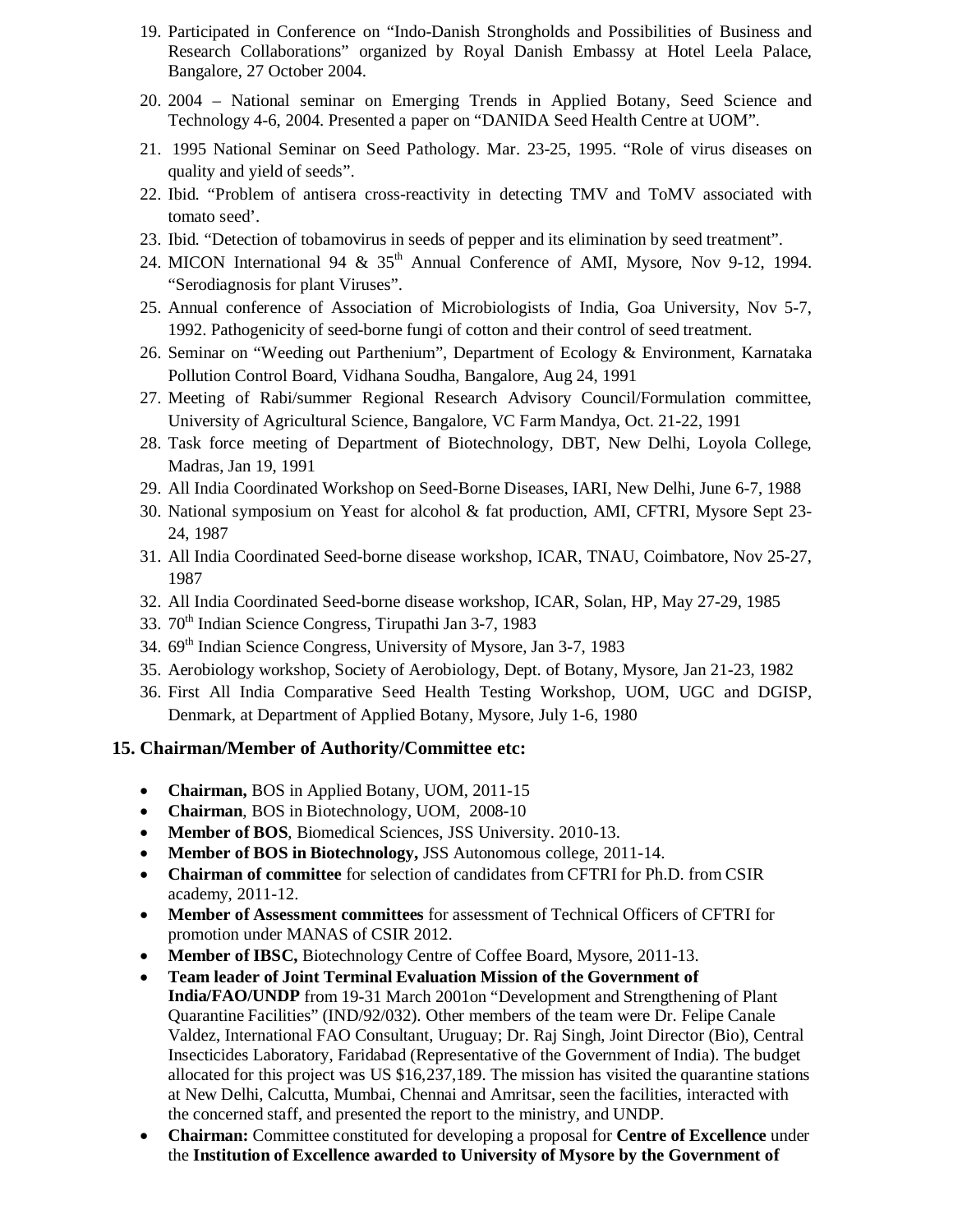**India, 2008.** A proposal on "Biodiversity, Bioprospecting and Sustainable Management" for Rs. 50.37 crores has been prepared which is now accepted by HRD Ministry of GOI.

- **Member:** National Project Steering Committee for the International Project on "Increasing the resilience of coffee plants to coffee rust and other diseases in India, Kenya, Uganda, Rwanda and Zimbabwe", coordinated by Central Coffee Research Institute, Chikmagalur Dist., Karnataka, India
- **Member:** Central Assessment Committee of CFTRI, Mysore to review/assess the work of Research Scholars working at CFTRI and to upgrade the Fellowship/extend the tenure of Fellowship, since 1998
- **Member:** Committee for assessment of CSIR Diamond Jubilee Interns in CFTRI
- **Member:** National Advisory Committee, 2<sup>nd</sup> National Conference on Biotechnology for Rural and Industrial Development NCBIRD – 2008, Department of Biotechnology, Gulbarga University, January 17-19, 2008.
- **Councillor:** Indian Botanical Society 2008-10
- **Editor member:** Journal Mycology & Plant Pathology
- **Evaluator:** Research Grant Application of International Foundation For Science, Stockholm, Sweden
- **Peer reviewer:** DANISH development research application for Project funding
- **Reviewer**: Project proposal of Central Sericultural Research & Training Institute (CSRTI), Mysore
- **Reviewer:** Project proposals from DBT including Indo-Australian project
- **Member**: Board of Studies in Biotechnology/Applied Botany in several universities
- **Member**: Board of Appointment in Tamil Nadu Agricultural University, Calicut University, Kuvempu University and Mangalore University
- **Member:** of Animal Ethics Committee of CFTRI since last six years
- **Member**: Biosafety committee of CFTRI, 2004-07
- **Member**: Animal Ethics Committee of University of Mysore, 2002-08
- **Chairman:** Sub-committee of IAEC on Animal cell culture facility, CFTRI, 2003
- **Expert member:** DFRL stores purchse committee, 2003
- **Expert member**: Equipment purchase committee, Kuvempu University
- **Member (subject expert)**: Recruitment and Assessment committee of CSIR
- **Subject expert:** Affiliation committees University of Mysore and Kuvempu University
- **Member**: Faculty of Science & Technology, Mangalore University, 2007-09
- **Member**: District level Advisory Committee on Employment Park, Mysore, 2004-05
- **Member**: District level Disaster Management Committee, Mysore, 2004-05
- **Expert member:** for inspection of Malavalli Foundation for MoU with UOM, 2005-06
- **Member**: Selection committee Flour Milling Technology Certificate Course of International School of Milling Technology, CFTRI, since 2005
- **Member**: Selection committee M.Sc. Food Technology, CFTRI, since 2005
- **Delivered lectures** in various seminars
- **Acted as resource person** for orientation/refresher courses of Academic staff colleges of several universities
- **Best paper award** for the paper published in Seed Research in the year 2000
- Students have got several best paper/poster awards in various conferences and workshops
- One student Dr. Babitha got the **young scientist award in the Indian Science Congress**

## **16. Membership to professional Organization/Associations:**

- Indian Phytopathological Society (Life)
- Indian Botanical Society (Life)
- Indian Science Congress Association (Life)
- Indian Society of Mycology & Plant Pathology (Life)
- Indian Virological Society (Life)
- Indian Society of Seed Technology (Life)
- Association Food Scientists and Technologists (Life)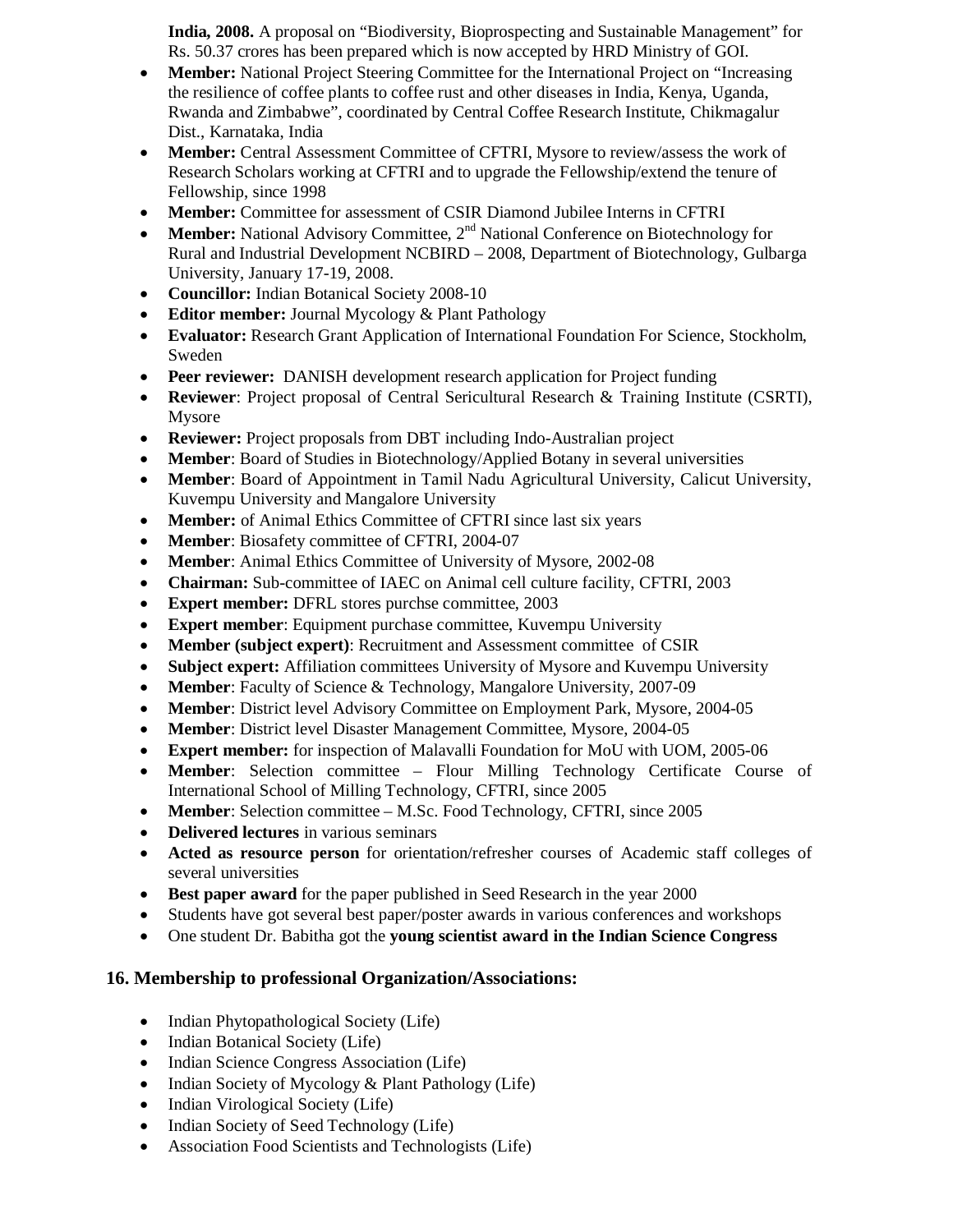- Society of Biopesticide Sciences India, Jalandhar, India (Life)
- Adike Patrike (Life)
- Nature Since 2004
- Nature Biotechnology Since 2004
- Indian Journal of Biotechnology Since 2007
- Spice India (Life)

## **17. Any other Information:**

## **Visits abroad:**

- 1. **China: 25-27 August, 2010.** Visited China Agricultural University, Seed Health Centre, to attend  $3<sup>rd</sup>$  International Symposium on SHAD and presented an invited paper on molecular detection and multiplexing of some important seed-borne pathogens.
- 2. **Bangladesh: December 11-19, 2009.** Joint research activities in the area of molecular detection of seed-borne viruses and use of FTA technology at Seed Pathology Centre (SPC), Bangladesh Agricultural University, Mymensingh.
- 3. **Denmark: October 23 to 1 November, 2009**. To prepare the regionalization proposals and finalize the joint publications.
- 4. **Vietnam: August 23 to September 03, 2009.** To establish linkages with Vietnam partners to develop joint projects in common area of interest at National Centre for Plant and Fertilizer Testing, Vietnam.
- 5. **Tanzania: 28 February to 9 March, 2009.** To deliver lectures for the participants of course on seed pathology and seed health technology organized by the World Vegetable Centre (AVRDC) and the African Seed Health Centre at Sokoine University of Agriculture (SUA), Morogoro.
- 6. **China: 22-30 November, 2008.** Visited China Agricultural University, Seed Health Centre, to deliver lectures for  $2<sup>nd</sup>$  Workshop on Seed health training and discuss regionalization activities.
- 7. **Denmark: 11-22 October, 2008.** Visited Danish Seed Health Centre (DSHC) for planning activities for regionalization and review of ongoing DANIDA programme.
- 8. **Bangladesh**: 21-28 September, 2008, Bangladesh Agricultural University, Seed Pathology Centre, as part of regionalization of DANIDA programme on Seed Health training and research. Also visited Bangladesh Rice Research Institute and Jehangir University.
- 9. **Italy: 21–31 August, 2008**. Attended and presented an invited paper in the  $9<sup>th</sup>$ International Congress of Plant Pathology (ICPP-1008) at Torino.
- 10. **Nepal: 4-11 May, 2008.** Visited Nepal Agricultural Research Council, Khatmandu as part of regionalization efforts of seed pathology training and research programme of DANIDA.
- 11. **USA:** 28 July 1 Aug, 2997, American Phytopathology Society (APS) meeting.
- 12. **Denmark**: Visiting Scientist, Preparation of project document on Transfer of courses, 2-weeks, 2006.
- 13. **Tanzania**: First Seed Health for Agricultural Development (SHAD-2006) at SUA, Morogoro, 2006.
- 14. **Denmark**: Preparation blue print and project document for the transfer courses (ToC) in seed pathology from DGISP to UOM, Two months, 2002.
- 15. **Denmark:** Preparation of project document on ToC, One month, 2001.
- 16. **Germany:** Visited Institute of Plant Pathology, Getersleben to deliver an invited lecture.
- 17. **Japan: 10-16 Nov 1993**, Training course of Transmission Electron Microscope at JEOL LTD., Tokyo, Japan.